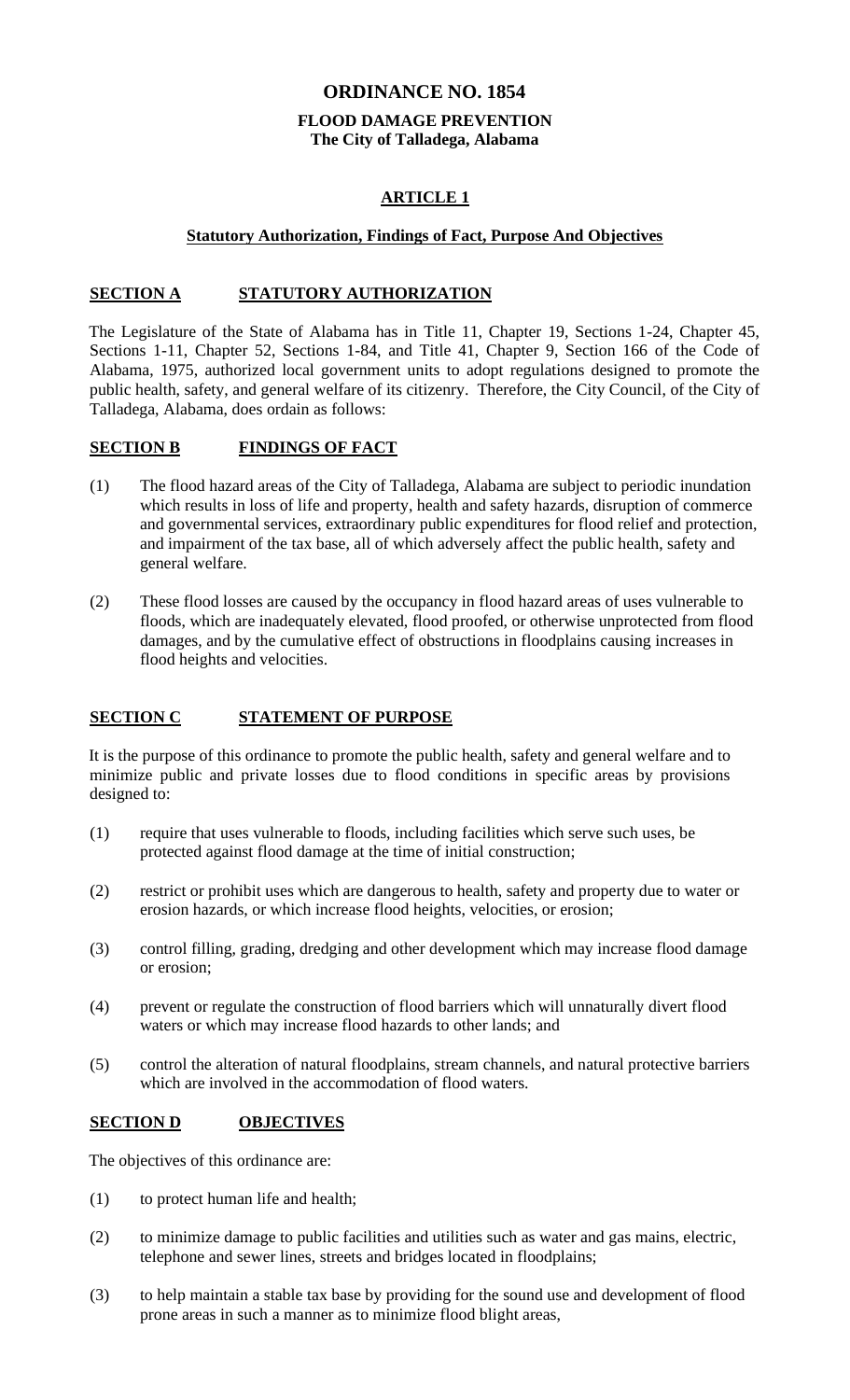- (4) to minimize expenditure of public money for costly flood control projects;
- (5) to minimize the need for rescue and relief efforts associated with flooding and generally undertaken at the expense of the general public;
- (6) to minimize prolonged business interruptions, and
- (7) to ensure that potential home buyers are notified that property is in a flood area.

# **ARTICLE 2**

### **GENERAL PROVISIONS**

### **SECTION A LANDS TO WHICH THIS ORDINANCE APPLIES**

This ordinance shall apply to all Areas of Special Flood Hazard within the jurisdiction of the City of Talladega, Alabama.

### **SECTION B BASIS FOR AREA OF SPECIAL FLOOD HAZARD**

The Areas of Special Flood Hazard identified by the Federal Emergency Management Agency in its **Flood Insurance Study (FIS), dated** March 16, 2016, with accompanying maps and other supporting data **and any revision thereto**, are adopted by reference and declared a part of this ordinance. For those land areas acquired by a municipality through annexation, the current effective FIS and data for Talladega County are hereby adopted by reference. Areas of Special Flood Hazard may also include those areas known to have flooded historically or defined through standard engineering analysis by governmental agencies or private parties but not yet incorporated in the FIS.

### **SECTION C: ESTABLISHMENT OF A FLOODPLAIN DEVELOPMENT PERMIT**

A Development Permit shall be required in conformance with the provisions of this ordinance PRIOR to the commencement of any development activities in identified areas of special flood hazard and **community flood hazard areas** within the community.

### **SECTION D. COMPLIANCE**

No structure or land shall hereafter be located, extended, converted or altered without **full compliance** with the terms of this ordinance and other applicable regulations.

### **SECTION E. ABROGATION AND GREATER RESTRICTIONS**

This ordinance is not intended to repeal, abrogate, or impair any existing ordinance, easements, covenants, or deed restrictions. However, where this ordinance and another conflict or overlap, whichever imposes the more stringent restrictions shall prevail.

### **SECTION F. INTERPRETATION**

In the interpretation and application of this ordinance all provisions shall be: (1) considered as minimum requirements; (2) liberally construed in favor of the governing body, and; (3) deemed neither to limit nor repeal any other powers granted under state statutes.

### **SECTION G. WARNING AND DISCLAIMER OF LIABILITY**

The degree of flood protection required by this ordinance is considered reasonable for regulatory purposes and is based on scientific and engineering considerations. Larger floods can and will occur; flood heights may be increased by man-made or natural causes. This ordinance does not imply that land outside the Areas of Special Flood Hazard or uses permitted within such areas will be free from flooding or flood damages. This ordinance shall not create liability on the part of the City of Talladega or by any officer or employee thereof for any flood damages that result from reliance on this ordinance or any administrative decision lawfully made thereunder.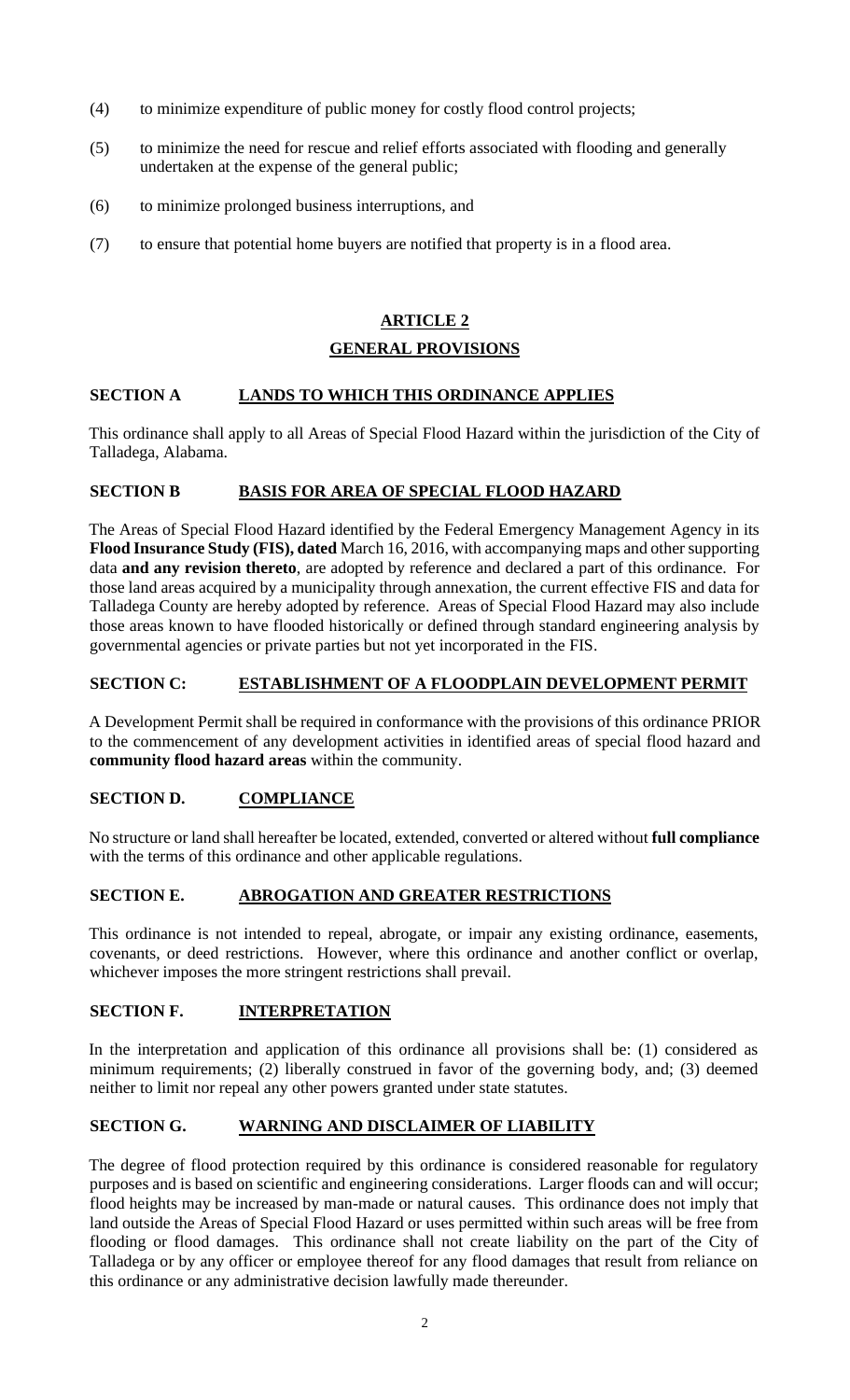# **SECTION H. PENALTIES FOR VIOLATION**

- (1) Notice of Violation. If the community determines that an applicant or other responsible person has failed to comply with the terms and conditions of a permit, or the provisions of this ordinance, it shall issue a written notice of violation, by certified return receipt mail, to such applicant or other responsible person. Where the person is engaged in activity covered by this ordinance without having first secured a permit, the notice shall be served on the owner or the responsible person in charge of the activity being conducted on the site. The notice of violation shall contain:
	- (a) The name and address of the owner or the applicant or the responsible person;
	- (b) The address or other description of the site upon which the violation is occurring;
	- (c) A statement specifying the nature of the violation;
	- (d) A description of the remedial measures necessary to bring the action or inaction into compliance with the permit or this ordinance and the date for the completion of such remedial action;
	- (e) A statement of the penalty or penalties that may be assessed against the person to whom the notice of violation is directed, and;
	- (f) A statement that the determination of violation may be appealed to the community by filing a written notice of appeal within thirty days after the notice of violation (except, that in the event the violation constitutes an immediate danger to public health or public safety, 24-hour notice shall be sufficient).
- (2) Additional Enforcement Actions. If the remedial measures described in the Notice of Violation have not been completed by the date set forth for such completion in the Notice of Violation, any one or more of the following enforcement actions may be enacted against the person to whom the Notice of Violation was directed. Before taking any of the following actions or imposing any of the following penalties, the City of Talladega shall first notify the applicant or other responsible person in writing of its intended action. The City of Talladega shall provide reasonable opportunity, of not less than ten days (except, that in the event the violation constitutes an immediate danger to public health or public safety, 24-hour notice shall be sufficient) to cure such violation. In the event the applicant or other responsible person fails to cure such violation after such notice and cure period, the City of Talladega may take or impose any one or more of the following enforcement actions or penalties:
	- (a) Stop Work Order: The community may issue a stop work order, which shall be served on the applicant or other responsible person. The stop work order shall remain in effect -until the applicant or other responsible person has taken the remedial measures set forth in the notice of violation or has otherwise cured the violation or violations described therein, provided the stop work order may be withdrawn or modified to enable the applicant or other responsible person to take the necessary remedial measures to cure such violation or violations.
	- (b) Termination of water service and/or withhold or revoke Certificate of Occupancy: The community may terminate utilities and/or refuse to issue and/or revoke a certificate of occupancy for the building or other improvements and/or repairs conducted or being conducted on the site until the applicant or other responsible person has taken the remedial measures set forth in the notice of violation or has otherwise cured the violation or violations described therein.
	- (c) Suspension, revocation, or modifications of permit: The community may suspend, revoke, or modify the permit authorizing the development project. A suspended, revoked, or modified permit may be reinstated after the applicant or other responsible person has taken the remedial measures set forth in the notice of violation or has otherwise cured the violations described therein, provided such permit may be reinstated (upon such conditions as the community may deem necessary) to enable the applicant or other responsible person to take the necessary remedial measures to cure such violations.
	- (d) Civil penalties: Violation of the provisions of this ordinance or failure to comply with any of its requirements, including violation of conditions and safeguards established in connection with grants of variance or special exceptions shall constitute a misdemeanor. Any person who violates this ordinance or fails to comply with any of its requirements shall, upon conviction thereof, be fined not more than five hundred dollars (\$500.00) or imprisoned for not more than thirty (30) days, or both, and in addition, shall pay all costs and expenses involved in the case: Each day such violation continues shall be considered a separate offense. Nothing herein contained shall prevent the City of Talladega from taking such other lawful actions as is necessary to prevent or remedy any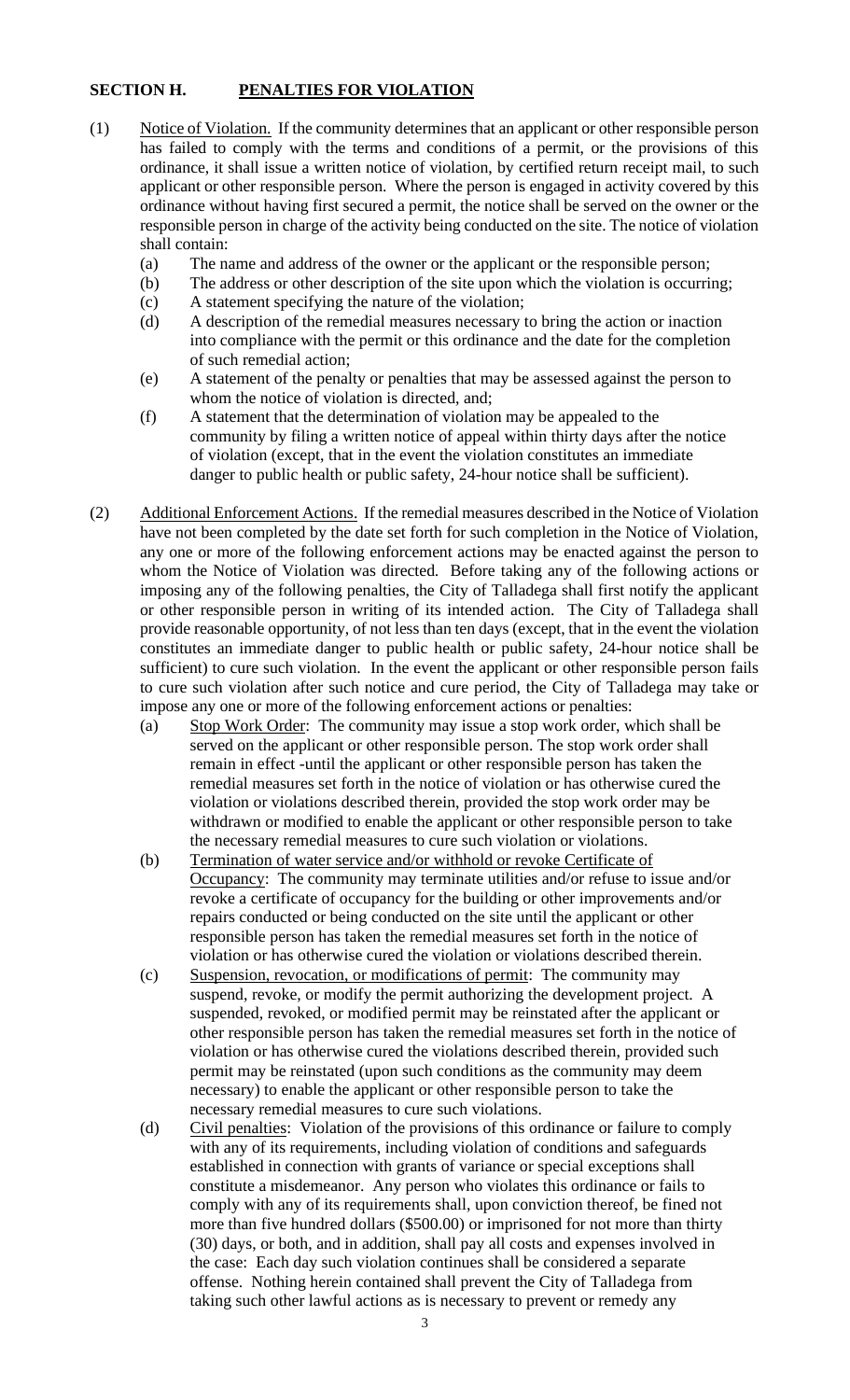violation.

(e) Section 1316 Declaration: Section 1316 of the National Flood Insurance Act authorizes FEMA to deny flood insurance to a property declared by the State, County, or Municipal government to be in violation of the local floodplain management ordinance. A Section 1316 declaration shall be used when all other legal means to remedy a violation have been exhausted and the structure is noncompliant. Once invoked, the property's flood insurance coverage will be terminated and no new or renewal policy can be issued; no flood insurance claim can be paid on any policy on the property, and disaster assistance will be denied.

The declaration must be in writing (letter or citation), from the community to the property owner and the applicable FEMA Regional Office, and must contain the following items:

- i. The name(s) of the property owner(s) and address or legal description of the property sufficient to confirm its identity and location;
- ii. A clear and unequivocal declaration that the property is in violation of a cited State or local law, regulation or ordinance;
- iii. A clear statement that the public body making the declaration has authority to do so and a citation to that authority;
- iv. Evidence that the property owner has been provided notice of the violation and the prospective denial of insurance; and
- v. A clear statement that the declaration is being submitted pursuant to section 1316 of the National Flood Insurance Act of 1968, as amended.

If a structure that has received a Section 1316 declaration is made compliant with the community's floodplain management ordinance, then the Section 1316 declaration can be rescinded by the community and flood insurance eligibility restored.

(3) Administrative appeal; judicial review. Any person receiving a Notice of Violation may appeal the determination of the community, including but not limited to the issuance of a stop work order, the assessment of an administratively-imposed monetary penalty, the suspension, revocation, modification, or grant with condition of a permit by the community upon finding that the holder is in violation of permit conditions, or that the holder is in violation of any applicable ordinance or any of the community's rules and regulations, or the issuance of a notice of bond forfeiture.

The Notice of Appeal must be in writing and must be received within ten (10) days from the date of the Notice of Violation. A hearing on the appeal shall take place within thirty (30) days from the date of receipt of the Notice of Appeal by the Floodplain Administrator.

- (4) All appeals shall be heard and decided by the community's designated Appeal Board, which shall be Talladega Board of Adjustments and Appeals or their designees. The Appeal Board shall have the power to affirm, modify, or reject the original penalty, including the right to increase or decrease the amount of any monetary penalty and the right to add or delete remedial actions required for correction of the violation and compliance with the community's flood damage prevention ordinance, and any other applicable local, state, or federal requirements. The decision of the Appeal Board shall be final.
- *(5)* A judicial review can be requested by any person aggrieved by a decision or order of the community, after exhausting his/her administrative remedies. They shall have the right to appeal de novo to the Circuit Court.

# **SECTION I. SAVINGS CLAUSE**

If any section, subsection, sentence, clause, phrase, or word of this ordinance is for any reason held to be noncompliant with 44 Code of Federal Regulation 59-78, such decision shall not affect the validity of the remaining portions of this ordinance.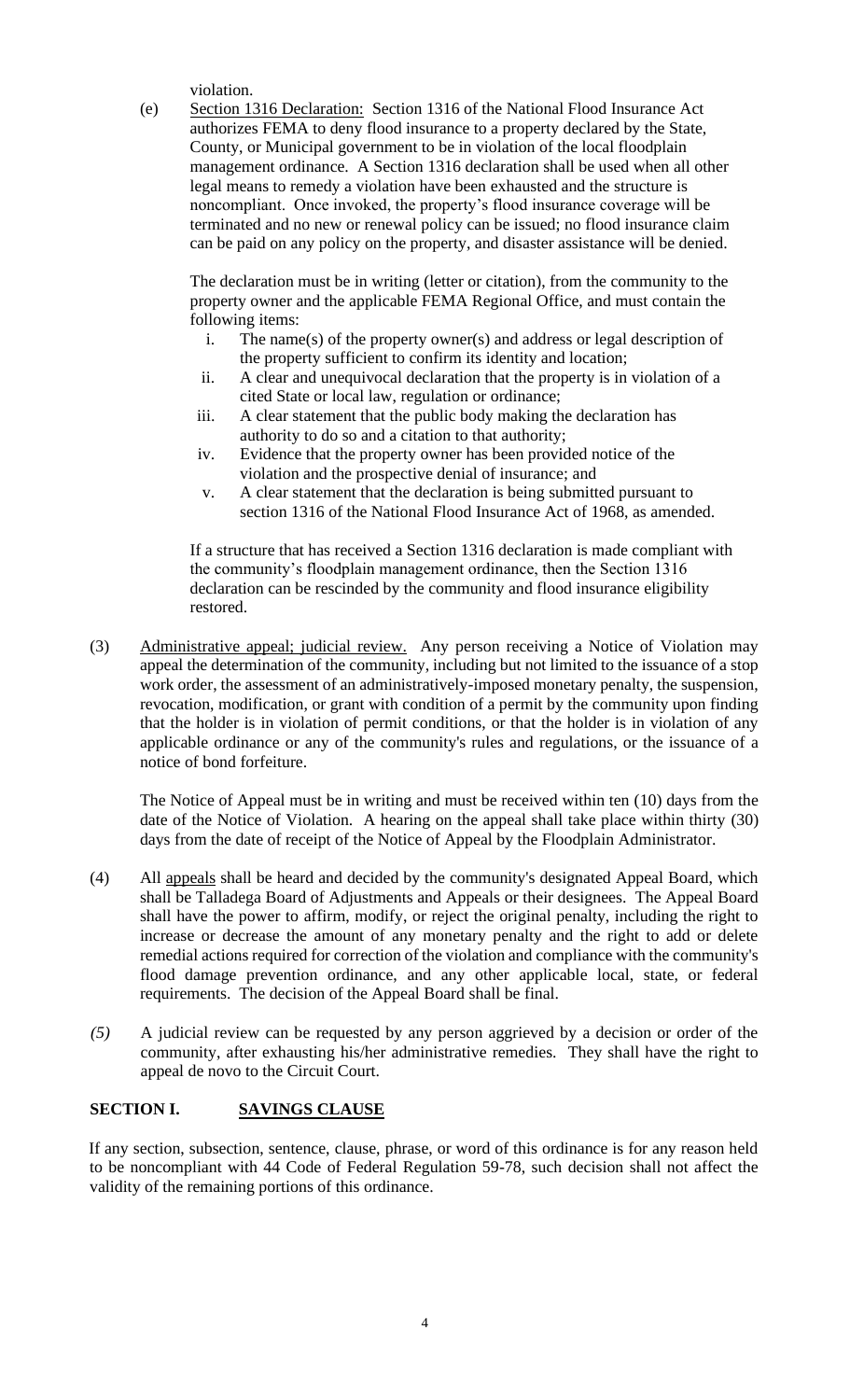# **ARTICLE 3 ADMINISTRATION**

### **SECTION A DESIGNATION OF FLOODPLAIN ADMINISTRATOR**

The Public Works Director or designee is hereby appointed to administer and implement the provisions of this ordinance.

### **SECTION B PERMIT PROCEDURES**

Application for a Development Permit shall be made to the Floodplain Administrator on forms furnished by the community **PRIOR** to any development activities, and may include, but not be limited to, the following: Plans in duplicate drawn to scale showing the elevations of the area in question and the nature, location, dimensions, of existing or proposed structures, fill placement, storage of materials or equipment, and drainage facilities.

Specifically, the following procedures and information are required for all projects in the Special Flood Hazard Areas within the jurisdiction of the City of Talladega:

(1) Application Stage

Plot plans are to include:

- (a) The Base Flood Elevation (BFE) where provided as set forth in Article 2, Section B; Article 4, Section C; or Article 5, Section D;
- (b) Boundary of the Special Flood Hazard Area and floodway(s) as delineated on the FIRM or other flood map as determined in Article 2, Section B;
- (c) Flood zone designation of the proposed development area as determined on the FIRM or other flood map as determined in Article 2, Section B;
- (d) Elevation in relation to mean sea level (or highest adjacent grade) of the regulatory lowest floor level, including basement, of all proposed structures;
- (e) Elevation in relation to mean sea level to which any non-residential structure will be flood proofed;
- (f) Design certification from a registered professional engineer or architect that any proposed non-residential flood-proofed structure will meet the flood-proofing criteria of Article 4, Sections B(2) and E(2);
- (g) A Foundation Plan, drawn to scale, that shall include details of the proposed foundation system to ensure all provisions of this ordinance are met. These details include, but are not limited to, the proposed method of elevation (i.e., fill, solid foundation perimeter wall, solid backfilled foundation, open foundation on columns/posts/piers/piles/shear walls) and description of any flood openings required in accordance with Article 4, Sections  $B(1)$ ,  $B(3)$ ,  $D(7)$ , and  $E(1)$  when solid foundation perimeter walls are used.
- (h) Usage details of any enclosed areas below the lowest floor shall be described.
- (i) Plans and/or details for the protection of public utilities and facilities such as sewer, gas, electrical, and water systems to be located and constructed to minimize flood damage.
- (j) Description of the extent to which any watercourse will be altered or relocated as a result of a proposed development including current and proposed locations of the watercourse. An engineering report shall be provided on the effects of the proposed project on the flood-carrying capacity of the watercourse and the effects to properties located both upstream and downstream. The affected properties shall be depicted on a map or on the plot plan.
- (k) Certification of the plot plan by a licensed professional engineer or surveyor in the State of Alabama is required.
- (2) Construction Stage

For all new construction and substantial improvements, the permit holder shall provide to the Floodplain Administrator an as-built certification of the regulatory floor elevation or flood-proofing level **using appropriate FEMA elevation or floodproofing certificate** immediately after the lowest floor or flood proofing is completed. When flood proofing is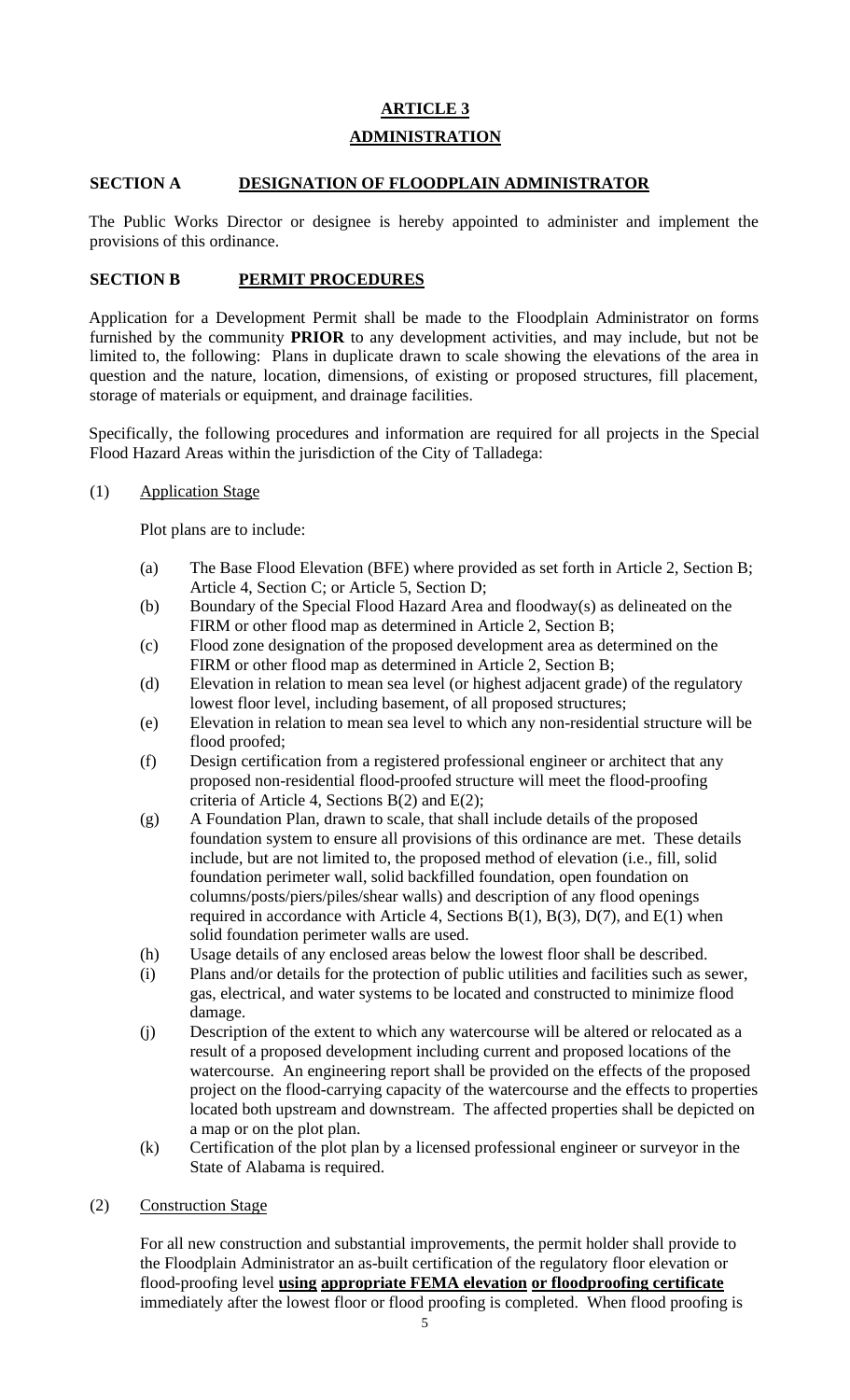utilized for non-residential structures, said certification shall be prepared by or under the direct supervision of a professional engineer or architect and certified by same.

### **Any work undertaken prior to submission of these certifications shall be at the permit**

**holder's risk.** The Floodplain Administrator shall review the above referenced certification data submitted. Deficiencies detected by such review shall be corrected by the permit holder immediately and prior to further progressive work being allowed to proceed. Failure to submit certification or failure to make said corrections required hereby, shall be cause to issue a stop-work order for the project.

As the work pursuant to a floodplain development permit progresses, the Floodplain Administrator shall make as many inspections of the work as may be necessary

The Floodplain Administrator shall make **periodic inspections** of projects during construction throughout the Special Flood Hazard Areas within the jurisdiction of the community to ensure that the work is being done according to the provisions of the local ordinance and the terms of the permit. Members of his or her inspections/engineering department shall have a right, upon presentation of proper credentials, to enter on any premises within the territorial jurisdiction of the department at any reasonable hour for the purposes of inspection or other enforcement action.

The Floodplain Administrator may **revoke and require the return of the floodplain development permit** by notifying the permit holder in writing stating the reason(s) for the revocation. Permits shall be revoked for any substantial departure from the approved application, plans, and specifications; for refusal or failure to comply with the requirements of State or local laws; or for false statements or misrepresentations made in securing the permit. Any floodplain development permit mistakenly issued in violation of an applicable State or local law may also be revoked.

In any lot or lots/areas that will be or have been removed from the special flood hazard area utilizing a Letter of Map Revision Based on Fill (LOMR-F), the top of fill level must meet the community's freeboard elevation at that location. If the top of fill level is below the freeboard elevation, all new structures, additions to existing buildings or substantial improvement must meet the required community freeboard elevation.

### (3) Finished Construction

Upon completion of construction, a FEMA elevation certificate (FEMA Form 81-31), which depicts all finished construction elevations, is required to be submitted to the Floodplain Administrator prior to issuance of a Certificate of Occupancy. If the project includes a floodproofing measure, a FEMA floodproofing certificate is required to be submitted by the permit holder to the Floodplain Administrator.

The Floodplain Administrator shall review the certificate(s) data submitted. Deficiencies detected by such review shall be corrected by the permit holder immediately and prior to Certificate of Compliance/Occupancy issuance. In some instances, another certification may be required to certify corrected as-built construction. Failure to submit the certification or failure to make required corrections shall be cause to withhold the issuance of a Certificate of Compliance/Occupancy.

Documentation regarding completion and compliance with the requirements stated in the permit application and with Article 3, Section B(1) of this ordinance shall be provided to the local Floodplain Administrator at the completion of construction or records shall be maintained throughout the Construction Stage by inspectors for the Floodplain Administrator. Failure to provide the required documentation shall be cause to withhold the issuance of a Certificate of Compliance/Occupancy.

All records that pertain to the administration of this ordinance shall be maintained and made available for public inspection, recognizing that such information may be subject to the Privacy Act of 1974, as amended.

### **SECTION C DUTIES AND RESPONSIBILITIES OF THE ADMINISTRATOR**

Duties of the Floodplain Administrator shall include, but shall not be limited to: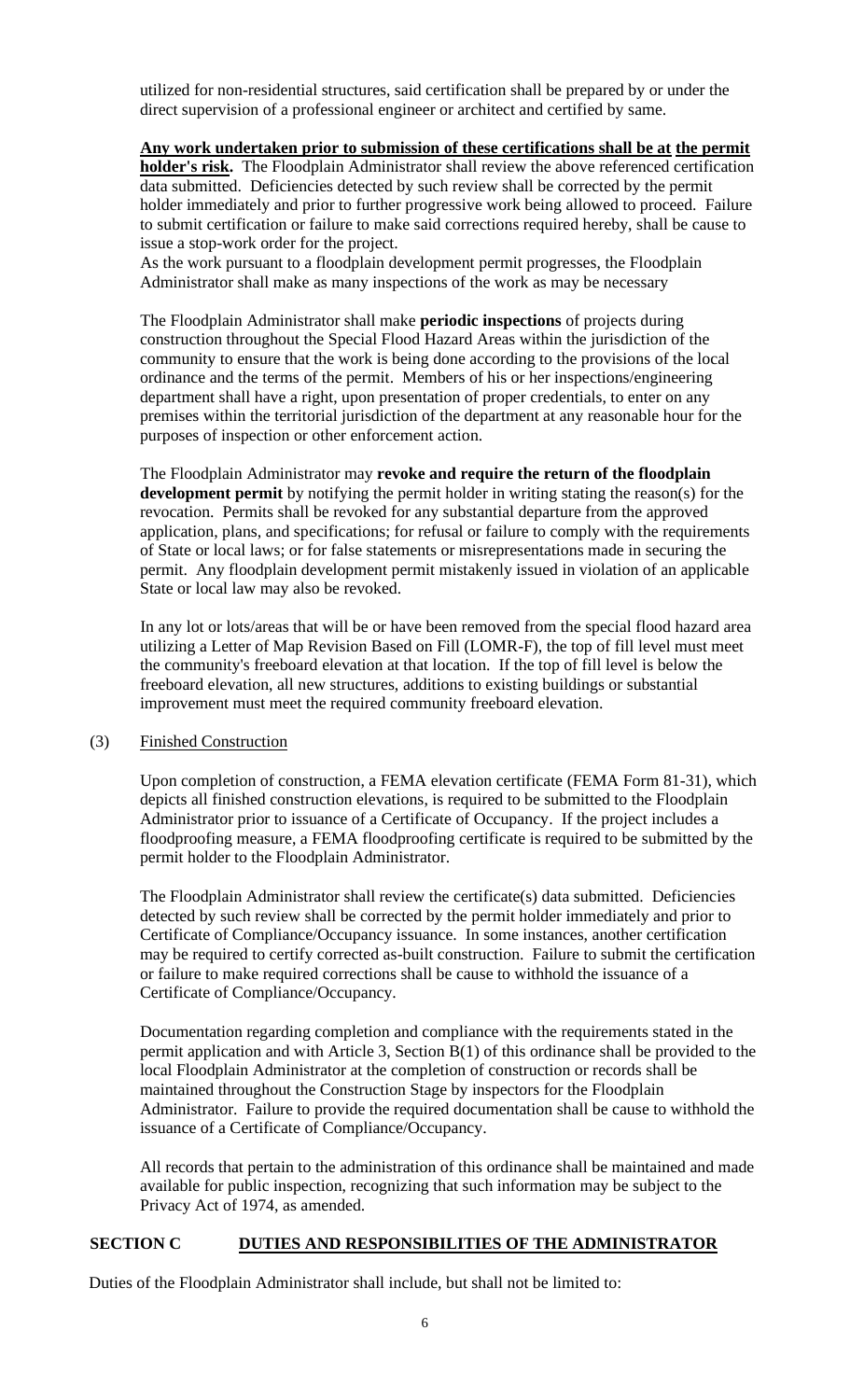- (1) Review all development permits to assure that the permit requirements of this ordinance have been satisfied; and assure that development sites are reasonably safe from flooding.
- (2) Review copies of all necessary permits from governmental agencies from which approval is required by Federal or State law, including section 404 of the Federal Water Pollution Control Act Amendments of 1972, 33 U.S.C. 1334. Maintain such permits permanently with floodplain development permit file.
- (3) When Base Flood Elevation data or floodway data have not been provided in accordance with Article 2, Section B then the Floodplain Administrator shall obtain, review and reasonably utilize any base flood elevation and floodway data available from a Federal, State, or other sources in order to administer the provisions of Article 4.
- (4) Verify and record the actual elevation in relation to mean sea level (or highest adjacent grade) of the regulatory floor level, including basement, of all new construction or substantially improved structures in accordance with Article 3, Section B.
- (5) Verify and record the actual elevation, in relation to mean sea level to which any new or substantially improved structures have been flood-proofed, in accordance with Article 4, Sections  $B(2)$  and  $E(2)$ .
- (6) When flood proofing is utilized for a structure, the Floodplain Administrator shall obtain certification of design criteria from a registered professional engineer or architect in accordance with Article 3, Section  $B(1)(c)$  and Article 4, Section  $B(2)$  or  $E(2)$ .
- (7) Notify adjacent communities and the Alabama Department of Natural Resources prior to any alteration or relocation of a watercourse and submit evidence of such notification to the Federal Emergency Management Agency (FEMA), and the Alabama Department of Economic and Community Affairs/Office of Water Resources/NFIP State Coordinator's Office.
- (8) For any altered or relocated watercourse, submit engineering data/analysis within six (6) months to FEMA and State to ensure accuracy of community flood maps through the Letter of Map Revision process. Assure flood carrying capacity of any altered or relocated watercourse is maintained.
- (9) Where interpretation is needed as to the exact location of boundaries of the Areas of Special Flood Hazard (for example, where there appears to be a conflict between a mapped boundary and actual field conditions) the Floodplain Administrator shall make the necessary interpretation. Any person contesting the location of the boundary shall be given a reasonable opportunity to appeal the interpretation as provided in this Ordinance.
- (10) All records pertaining to the provisions of this ordinance shall be maintained in the office of the Floodplain Administrator and shall be open for public inspection.
- (11) In addition, the Floodplain Administrator and his or her designated staff is hereby authorized and directed to enforce the provisions of this ordinance. The Administrator is further authorized to render interpretations of this ordinance, which are consistent with its spirit and purpose.
	- (a) Right of Entry
		- i. Whenever necessary to make an inspection to enforce any of the provisions of this ordinance, or whenever the Administrator has reasonable cause to believe that there exists in any building or upon any premises any condition or ordinance violation which makes such building, structure or premises unsafe, dangerous or hazardous, the Administrator may enter such building, structure or premises at all reasonable times to inspect the same or perform any duty imposed upon the Administrator by this ordinance.
		- ii. If such building or premises are occupied, the Administrator shall first present proper credentials and request entry. If such building, structure, or premises are unoccupied, he shall first make a reasonable effort to locate the owner or other persons having charge or control of such building or premises.
	- iii. If entry is refused, the Administrator shall have recourse to every remedy provided by law to secure entry.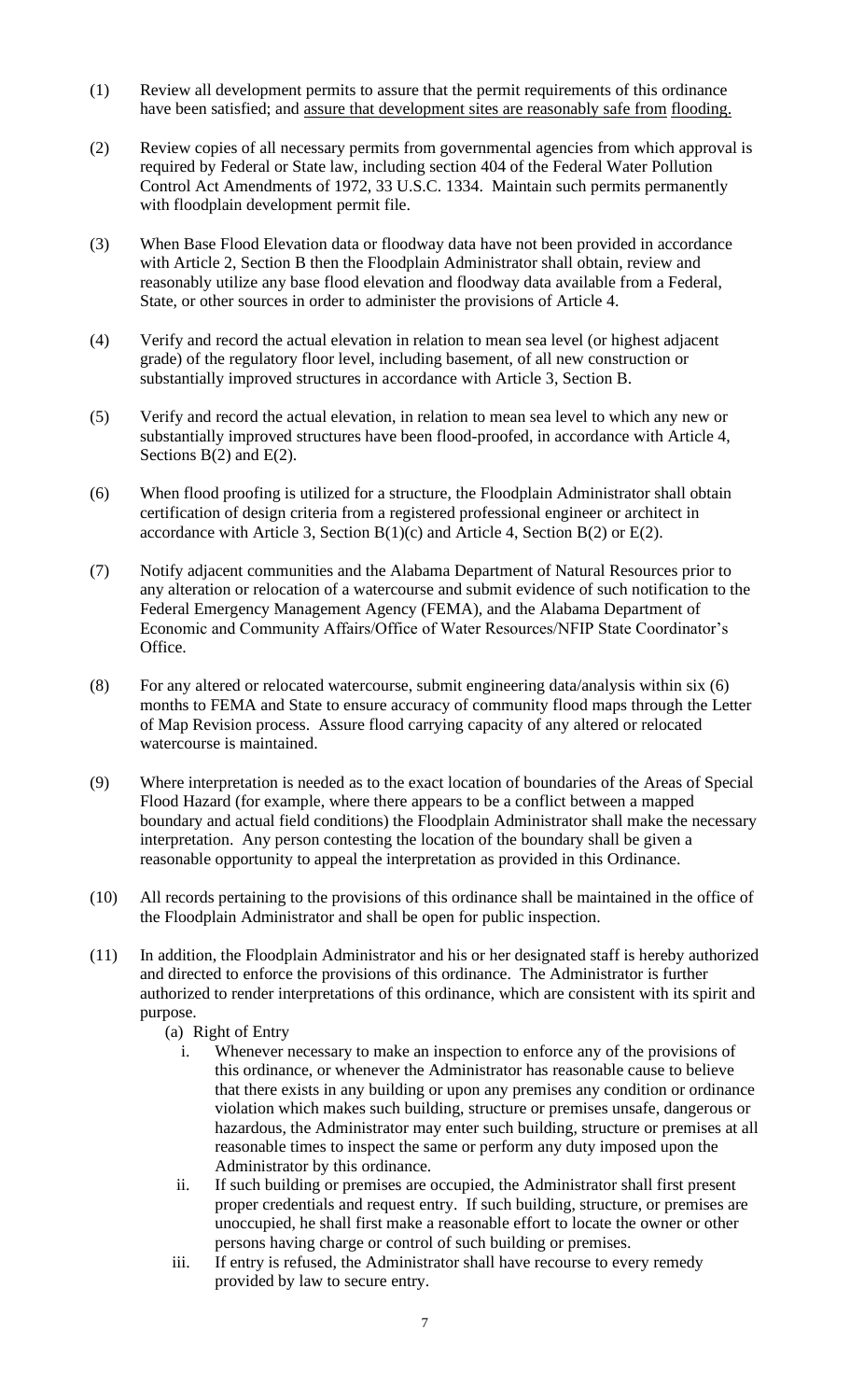- iv. When the Administrator shall have first obtained a proper inspection warrant or other remedy provided by law to secure entry, no owner or occupant or any other persons having charge, care or control of any building, structure, or premises shall fail or neglect, after proper request is made as herein provided, to promptly permit entry therein by the Administrator for the purpose of inspection and examination pursuant to this ordinance.
- (b) Stop Work Orders
	- i. Upon notice from the Administrator, work on any building, structure or premises that is being performed contrary to the provisions of this ordinance shall immediately cease.
	- ii. Such notice shall be in writing and shall be given to the owner of the property, or to his or her agent, or to the person doing the work, and shall state the conditions under which work may be resumed.
- (c) Revocation of Permits
	- i. The Administrator may revoke a permit or approval, issued under the provisions of this ordinance, in case there has been any false statement or misrepresentation as to the material fact in the application or plans on which the permit or approval was based.
	- ii. The Administrator may revoke a permit upon determination that the construction, erection, alteration, repair, moving, demolition, installation, or replacement of the structure for which the permit was issued is in violation of, or not in conformity with, the provisions of this ordinance.

# **ARTICLE 4**

# **PROVISIONS FOR FLOOD HAZARD REDUCTION**

# **SECTION A GENERAL STANDARDS**

In ALL Areas of Special Flood Hazard the following provisions are required:

- (1) Require copies of all necessary permits from governmental agencies from which approval is required by Federal or State law, including section 404 of the Federal Water Pollution Control Act Amendments of 1972, 33 U.S.C. 1334. Maintain such permits be on file.
- (2) New construction and substantial improvements of existing structures shall be anchored to prevent flotation, collapse and lateral movement of the structure.
- (3) New construction and substantial improvements of existing structures shall be constructed with materials and utility equipment resistant to flood damage.
- (4) New construction and substantial improvements of existing structures shall be constructed by methods and practices that minimize flood damage:
	- (a) All subdivision proposals shall be consistent with the need to minimize flood damage;
	- (b) All subdivision proposals shall have public utilities and facilities such as sewer, gas, electrical and water systems located and constructed to minimize flood damage;
	- (c) All subdivision proposals shall have adequate drainage provided to reduce exposure to flood hazards.
- (5) All heating and air conditioning equipment and components, all electrical, ventilation, plumbing, and other service facilities shall be designed and/or located so as to prevent water from entering or accumulating within the components during conditions of flooding.
- (6) Manufactured homes shall be anchored to prevent flotation, collapse, and lateral movement. Methods of anchoring may include, but are not limited to, use of over-the-top or frame ties to ground anchors. This standard shall be in addition to and consistent with applicable State requirements for resisting wind forces.
- (7) New and replacement water supply systems shall be designed to minimize or eliminate infiltration of flood waters into the system.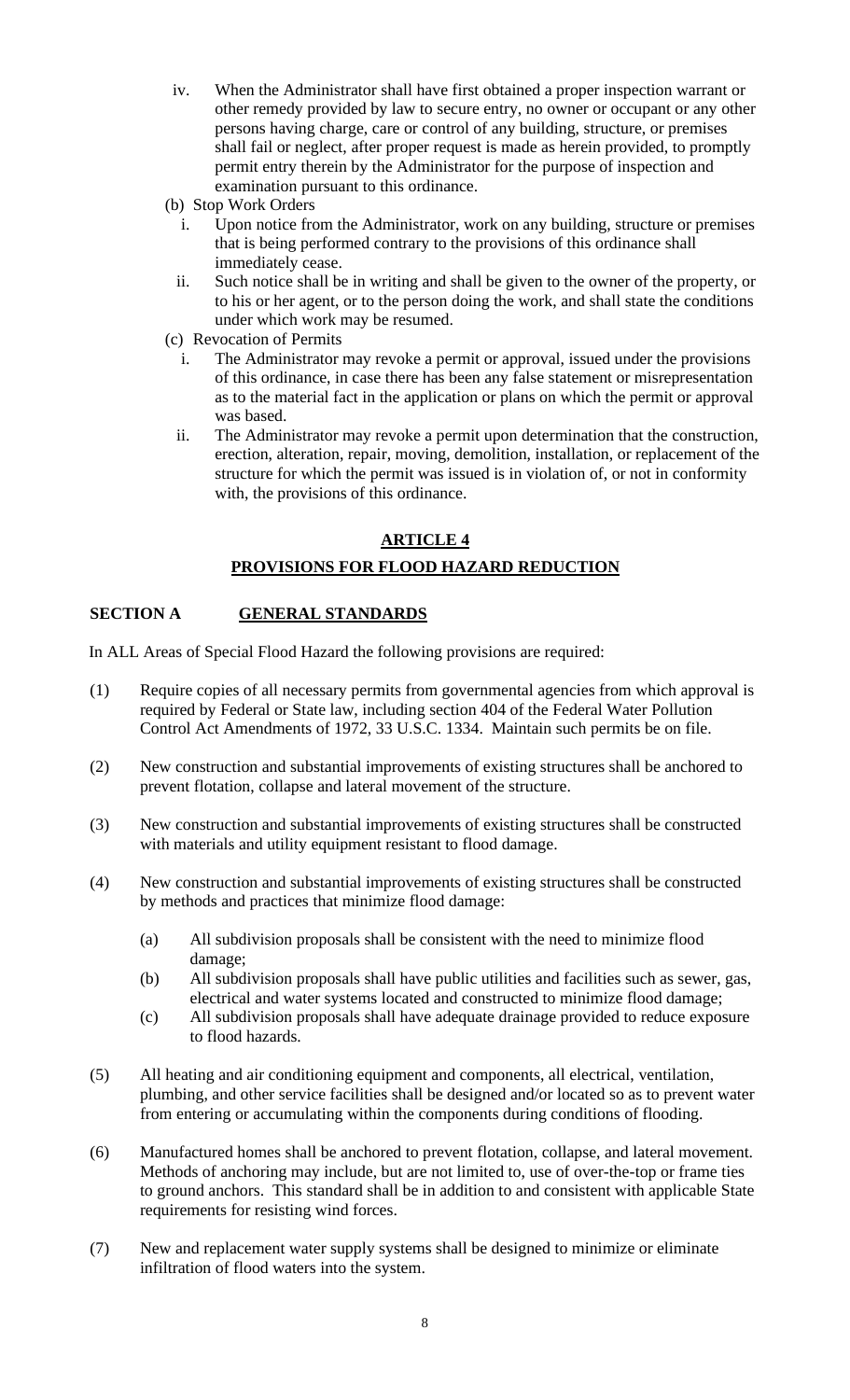- (8) New and replacement sanitary sewage systems shall be designed to minimize or eliminate infiltration of flood waters into the systems and discharges from the systems into flood waters.
- (9) On-site waste disposal systems shall be located and constructed to avoid impairment to them or contamination from them during flooding.
- (10) Any alteration, repair, reconstruction or improvement to a structure which is not compliant with the provisions of this ordinance, shall be undertaken only if the non- conformity is not furthered, extended or replaced.
- (11) Proposed new construction and substantial improvements that are partially located in an area of special flood hazard shall have the entire structure meet the standards for new construction.
- (12) Proposed new construction and substantial improvements that are located in multiple flood hazard risk zones or in a flood hazard risk zone with multiple base flood elevations shall have the entire structure meet the standards for the most hazardous flood hazard risk zone and the highest base flood elevation.

### **SECTION B SPECIFIC STANDARDS**

In ALL Areas of Special Flood Hazard designated as A1-30, AE, AH, A (with engineered or estimated base flood elevation), the following provisions are required:

- (1) Residential and Non-residential Structures Where base flood elevation data is available, new construction and substantial improvement of any structure or manufactured home **shall have the lowest floor, including basement, elevated no lower than one foot above the base flood elevation.** Should solid foundation perimeter walls be used to elevate a structure, openings sufficient to facilitate the unimpeded movements of flood waters shall be provided in accordance with standards of Article 4, Section B(3).
- (2) Non-Residential Structures New construction and substantial improvement of any nonresidential structure located in A1-30, AE, or AH zones, may be floodproofed in lieu of elevation. **The structure, together with attendant utility and sanitary facilities, must be designed to be water tight to one (1) foot above the base flood elevation,** with walls substantially impermeable to the passage of water, and structural components having the capability of resisting hydrostatic and hydrodynamic loads and the effect of buoyancy. A registered professional engineer or architect shall certify that the design and methods of construction are in accordance with accepted standards of practice for meeting the provisions above, and shall provide such certification to the official as set forth above and in Article 3, Section C(6).

Dry floodproofing is allowed only where flood velocities are less than or equal to five feet per second. A registered professional engineer or architect shall certify that the standards of this subsection are satisfied. A Flood Emergency Operation Plan and an Inspection and Maintenance Plan must be provided by the design professional for the building. Such certification shall be provided to the Floodplain Administrator.

- (3) Enclosures for Elevated Buildings All new construction and substantial improvements of existing structures that include **ANY fully enclosed area** below the base flood elevation, located below the lowest floor formed by the foundation and other exterior walls shall be designed so as to be an unfinished or flood resistant enclosure. The enclosure shall be designed to equalize hydrostatic flood forces on exterior walls by allowing for the automatic entry and exit of flood waters.
	- (a) Designs for complying with this requirement must either be certified by a professional engineer or architect or meet the following minimum criteria:
		- (i) Provide a minimum of two openings having a total net area of not less than one square inch for every square foot of enclosed area subject to flooding (if a structure has more than one enclosed area below the base flood elevation, each shall have openings on exterior walls);
		- (ii) The bottom of all openings shall be no higher than one foot above grade; and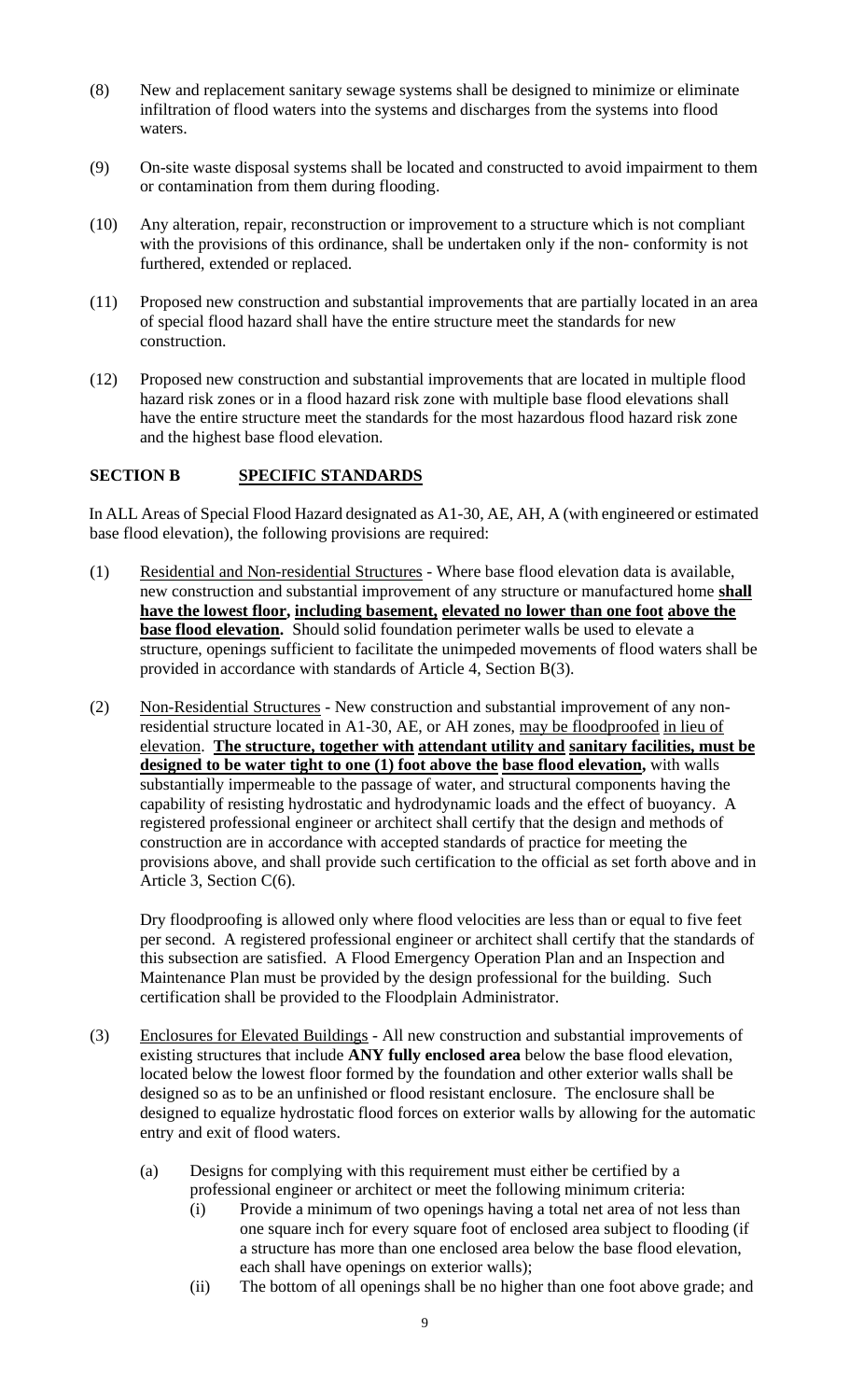- (iii) Openings may be equipped with screens, louvers, valves and other coverings and devices provided they permit the automatic flow of floodwater in both directions.
- (b) So as not to violate the "Lowest Floor" criteria of this ordinance, the unfinished or flood resistant enclosure shall only be used for parking of vehicles, limited storage of maintenance equipment used in connection with the premises, or entry to the elevated area.
- (c) The interior portion of such enclosed area shall not be partitioned or finished into separate rooms. All interior walls, ceilings and floors below the base flood elevation shall be unfinished and/or constructed of flood resistant materials.
- (d) Mechanical, electrical or plumbing devices shall not be installed below the Base Flood Elevation. The interior portion of such enclosed area(s) shall be void of utilities except for essential lighting and power as required.
- (e) Property owners shall be required to execute a flood openings/venting affidavit acknowledging that all openings will be maintained as flood vents, and that the elimination or alteration of the openings in any way will violate the requirements for enclosures below the base flood elevation.
- (4) Standards for Manufactured Homes and Recreational Vehicles Where base flood elevation data are available:
	- (a) All manufactured homes placed and substantially improved on:
		- (i) individual lots or parcels,
		- (ii) in new or substantially improved manufactured home parks or subdivisions,
		- (iii) in expansions to existing manufactured home parks or subdivisions, or
		- (iv) on a site in an existing manufactured home park or subdivision where a manufactured home has incurred "substantial damage" as the result of a flood, must have the lowest floor including basement elevated no lower than one foot above the base flood elevation.
	- (b) Manufactured homes placed and substantially improved in an existing manufactured home park or subdivision may be elevated so that either:
		- (i) the lowest floor of the manufactured home is elevated no lower than one foot above the level of the base flood elevation, or
		- (ii) where no Base Flood Elevation exists, the manufactured home chassis and supporting equipment is supported by reinforced piers or other foundation elements of at least equivalent strength and is elevated to a maximum of 60 inches (five feet) above grade.
	- (c) All Manufactured homes must be securely anchored to an adequately anchored foundation system to resist flotation, collapse and lateral movement.
	- (d) All recreational vehicles placed on sites must either:
		- (i) be on the site for fewer than 180 consecutive days, fully licensed and ready for highway use if it is licensed, on its wheels or jacking system, attached to the site only by quick disconnect type utilities and security devices, and has no permanently attached structures or additions; or
		- (ii) the recreational vehicle must meet all the requirements for "New Construction," including the anchoring and elevation requirements of Article 4, Section B, provisions (3)(a) and (3)(c).
- (5) Require, until a regulatory floodway is designated, that no new construction, substantial improvements, or other development (including fill) shall be permitted within Zones A1-30 and AE on the City of Talladega FIRM, unless it is demonstrated that the cumulative effect of the proposed development, when combined with all other existing and anticipated development, will not increase the water surface elevation of the base flood more than **one foot** at any point within the community.
- (6) Accessory Structures (also referred to as appurtenant structures) This provision generally applies to new and substantially improved accessory structures. When an accessory structure complies with all other provisions of this ordinance (including floodway encroachment), represents a minimal investment (less than \$500), and meets the requirements outlined below, these structures may be wet-floodproofed and do not have to be elevated or dry floodproofed.

Accessory structures include, but are not limited to, residential structures such as detached garages, storage sheds for garden tools or woodworking, gazebos, picnic pavilions,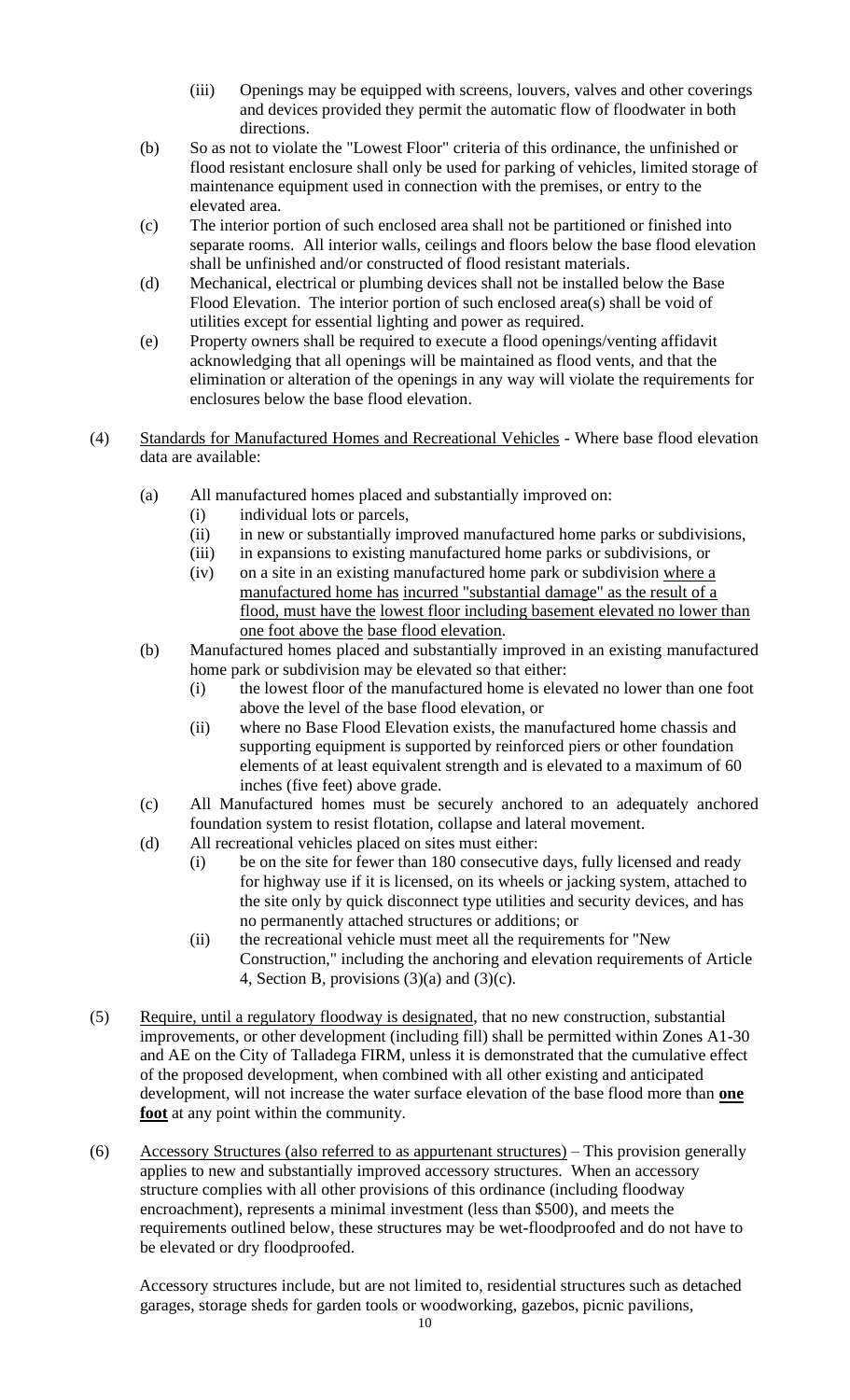boathouses, small pole barns, and similar buildings. The following provisions apply to accessory structures built below the base flood elevation:

- (a) A permit shall be required prior to construction or installation.
- (b) Must be low value (less than \$500) and not be used for human habitation.
- (c) Use must be restricted to parking of personal vehicles or limited storage (low-cost items that cannot be conveniently stored in the principal structure).
- (d) Must be designed with an unfinished interior and constructed with flood damageresistant materials below the BFE.
- (e) Must be adequately anchored to prevent flotation, collapse, or lateral movement.
- (f) Must have adequate flood openings as described in Article 4, Section A (5) and be designed to otherwise have low flood damage potential.
- (g) Shall be constructed and placed on the building site so as to offer the minimum resistance to the flow of floodwaters.
- (h) Any mechanical and other utility equipment in the structure must be elevated to or above the BFE or must be floodproofed.
- (i) Under limited circumstances communities may issue variances to permit construction of wet-floodproofed accessory structures. Communities should not grant variances to entire subdivisions for accessory structures, especially detached garages. Variances should only be reviewed and issued on an individual or case-bycase basis and be based on the unique characteristics of the site.
- (j) If located in a V Zone, the structure must be elevated on posts, piles, piers, or columns; consistent with all V Zone building standards.

# **SECTION C FLOODWAYS**

Located within Areas of Special Flood Hazard established in Article 2, Section B, are areas designated as floodway. A floodway may be an extremely hazardous area due to velocity floodwaters, debris or erosion potential. In addition, the area must remain free of encroachment in order to allow for the discharge of the base flood without increased flood heights. Therefore, the following provisions shall apply:

- (1) The community shall select and adopt a regulatory floodway based on the principle that the area chosen for the regulatory floodway must be designed to carry the waters of the base flood, without increasing the water surface elevation of that flood more than one foot at any point;
- (2) Encroachments, including fill, new construction, placement of manufactured homes, substantial improvements, and other development, are prohibited.
- (3) As long as no fill, structures (including additions), or other impediments to flow are added, permissible uses within the floodway may include: lawns, gardens, athletic fields, play areas, picnic grounds, and hiking/biking/horseback riding trails, general farming, pasture, outdoor plant nurseries, horticulture, forestry, wildlife sanctuary, game farm, and other similar agricultural, wildlife, and related uses. The uses in this subsection are permissible only if and to the extent that they do not cause any increase in flood levels during the base flood discharge.

#### **SECTION D BUILDING STANDARDS FOR STREAMS WITHOUT ESTABLISHED BASE FLOOD ELEVATIONS (APPROXIMATE A-ZONES)**

Located within the Areas of Special Flood Hazard established in Article 2, Section B, where streams exist but no base flood data have been provided (Approximate A-Zones), the following provisions apply:

- (1) Base flood elevation data shall be provided for subdivision proposals and all other proposed development, including manufactured home parks and subdivisions, greater than fifty (50) lots or five (5) acres, whichever is the lesser.
- (2) When base flood elevation data or floodway data have not been provided in accordance with Article 2, Section B then the Floodplain Administrator shall obtain, review, and reasonably utilize any scientific or historic Base Flood Elevation and floodway data available from a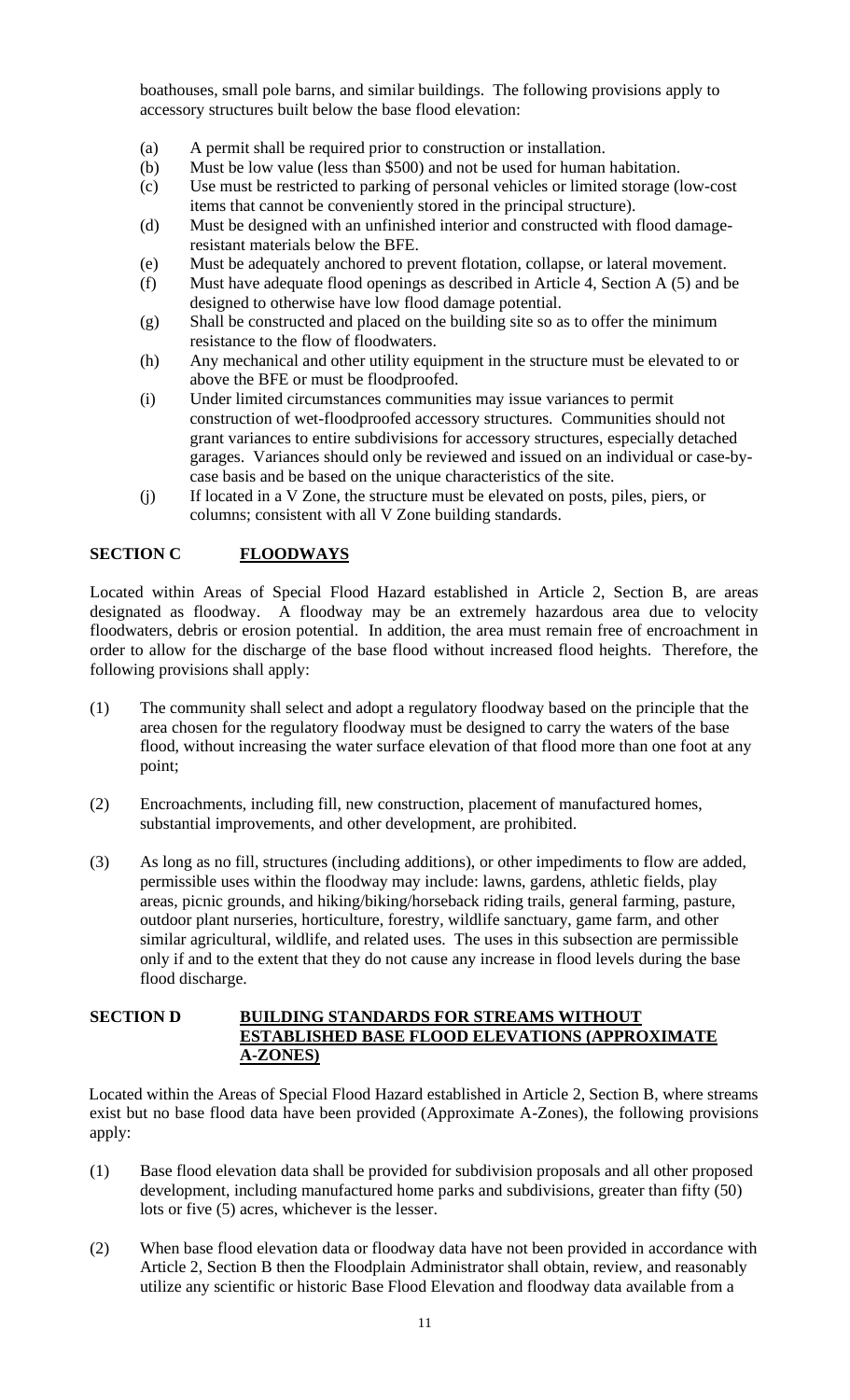Federal, State, or other source, in order to administer the provisions of Article 4. ONLY if data are not available from these sources, then Article 4, Section D, provisions (5) and (6) shall apply:

- (3) No encroachments, including structures or fill material, shall be located within an area equal to the width of the stream or twenty-five feet, whichever is greater, measured from the top of the stream bank, unless certification by a registered professional engineer is provided demonstrating that such encroachment shall not result in any increase in flood levels during the occurrence of the base flood discharge.
- (4) All development in Zone A must meet the requirements of Article 4, Section A and Section  $B(1)$  through  $B(4)$ .
- (5) In special flood hazard areas without base flood elevation data, new construction and substantial improvements of existing structures shall have the lowest floor (for the lowest enclosed area; including basement) elevated no less than three (3) feet above the highest adjacent grade.
- (6) In the absence of a base flood elevation, a manufactured home must also meet the elevation requirements of Article 4, Section  $B(4)(b)(ii)$  in that the structure must be elevated to a maximum of 60 inches (5 feet).
- (7) Openings sufficient to facilitate automatic equalization of flood water hydrostatic forces on exterior walls shall be provided in accordance with standards of Article 4, Section B(3)(a). The Floodplain Administrator shall certify the lowest floor elevation level and the record shall become a permanent part of the permit file.
- (8) Fill within the area of special flood hazard shall result in no net loss of natural floodplain storage. The volume of loss of floodwater storage due to filling in the special flood hazard area shall be offset by providing an equal volume of flood storage by excavation or other compensatory measures at or adjacent to the development site. Any excavation or other measures taken for compensatory storage shall be properly designed to provide protection against erosion or overgrowth of vegetation in order to preserve the storage volume. Proper maintenance measures shall also be undertaken to ensure the intended storage volume remains in perpetuity. A Letter of Map Revision Based on Fill (LOMR-F) along with a certified compaction report is required of the permittee.

# **SECTION E STANDARDS FOR AREAS OF SHALLOW FLOODING (AO ZONES)**

Areas of Special Flood Hazard established in Article 2, Section B may include designated "AO" shallow flooding areas. These areas have base flood depths of one to three feet (1'-3') above ground, with no clearly defined channel. The following provisions apply:

(1) All new construction and substantial improvements of residential and nonresidential structures shall have the lowest floor, including basement, elevated above the highest adjacent grade at least as high as the depth number specified on the Flood Insurance Rate Map (FIRM) plus one foot of freeboard. **If no depth number is specified, the lowest floor, including basement, shall be elevated at least three (3) feet above the highest adjacent grade.** Openings sufficient to facilitate the unimpeded movements of flood waters shall be provided in accordance with standards of Article 4, Section B(3).

The Floodplain Administrator shall certify the lowest floor elevation level and the record shall become a permanent part of the permit file.

(2) New construction and the substantial improvement of a non-residential structure may be flood-proofed in lieu of elevation. **The structure, together with attendant utility and sanitary facilities, must be designed to be water tight to the specified flood level in Article 4, Section E(1) or three (3) feet (if no depth number is specified), above highest adjacent grade,** with walls substantially impermeable to the passage of water, and structural components having the capability of resisting hydrostatic and hydrodynamic loads and the effect of buoyancy. A registered professional engineer or architect shall certify that the design and methods of construction are in accordance with accepted standards of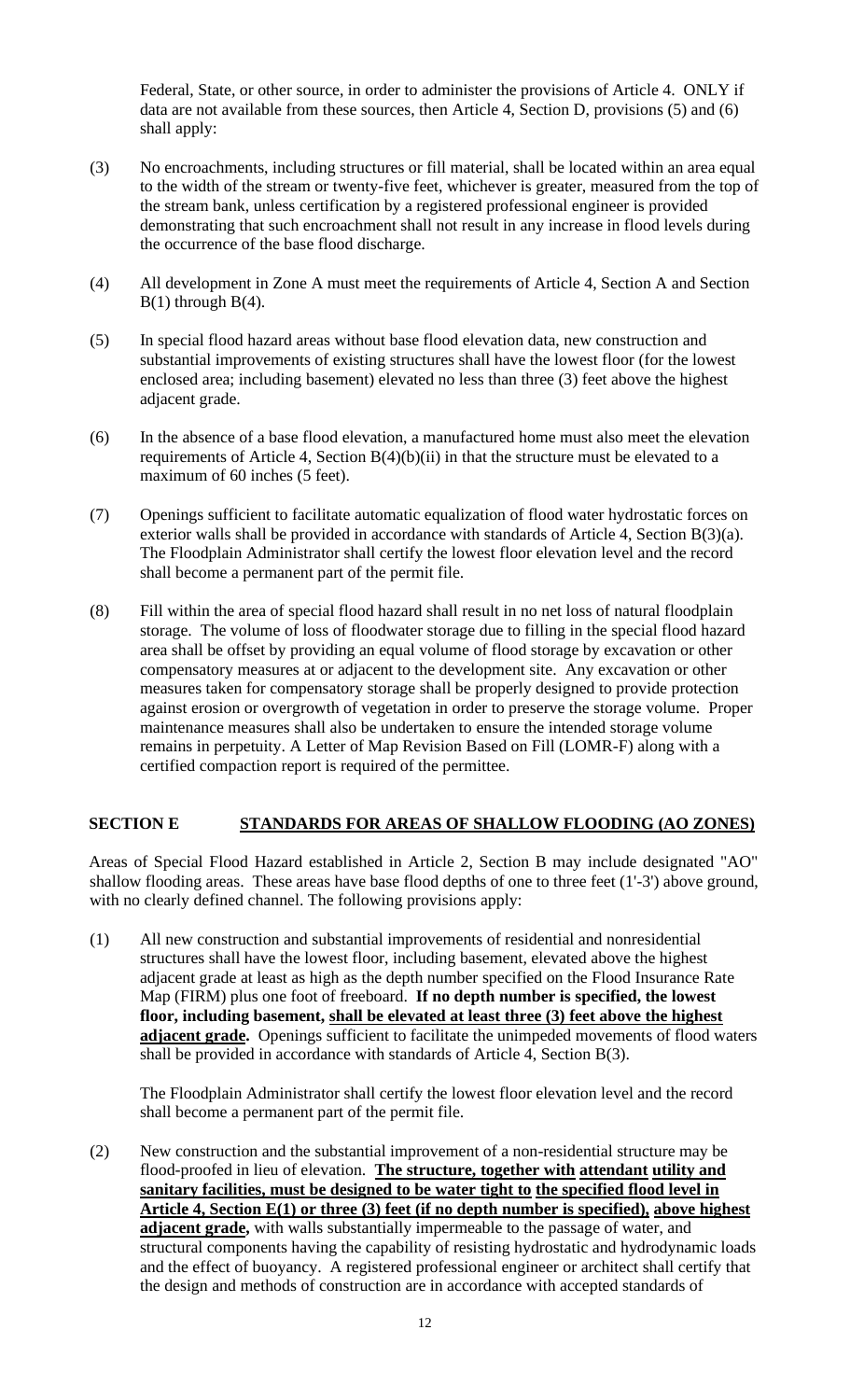practice for meeting the provisions above, and shall provide such certification to the official as set forth above and as required in Article 3, Section B(1)(c) and (2).

(3) Drainage paths shall be provided to guide floodwater around and away from any proposed structure.

### **SECTION F STANDARDS FOR SUBDIVISIONS**

- (1) All subdivision proposals shall be consistent with the need to minimize flood damage.
- (2) All subdivision proposals shall have public utilities and facilities such as sewer, gas, electrical and water systems located and constructed to minimize flood damage.
- (3) All subdivision proposals shall have adequate drainage provided to reduce exposure to flood hazards, and;
- (4) Base flood elevation data shall be provided for all new subdivision proposals and other proposed development (including manufactured home parks and subdivisions), which is greater than fifty lots or five acres; whichever is the lesser.
- (5) All preliminary plans for platted subdivisions shall identify the flood hazard area and the elevation of the base flood.
- (6) All final subdivision plats will provide the boundary of the special flood hazard area, the floodway boundary, and the base flood elevations.

# **ARTICLE 5 VARIANCE PROCEDURES**

### **SECTION A. DESIGNATION OF VARIANCE AND APPEALS BOARD**

The Board of Adjustments and Appeals as established by the City Council of the City of Talladega shall hear and decide requests for appeals or variance from the requirements of this ordinance.

### **SECTION B. DUTIES OF BOARD**

The Board shall hear and decide appeals when it is alleged an error in any requirement, decision, or determination is made by the Floodplain Administrator in the enforcement or administration of this ordinance. Any person aggrieved by the decision of the Board of Adjustments and Appeals may appeal such decision to the circuit court, as provided in Code of Alabama 1975, Section 11-52-81.

# **SECTION C. VARIANCE PROCEDURES**

In reviewing requests for variance, the Board of Adjustments and Appeals shall consider all technical evaluations, relevant factors, and standards specified in other sections of this ordinance, and:

- (1) Variances may be issued for development necessary for the conduct of a functionally dependent use, provided the criteria of this Article are met, no reasonable alternative exists, the development is protected by methods that minimize flood damage during the base flood, and it creates no additional threats to public safety.
- (2) Variances shall not be issued within any designated floodway if ANY increase in flood levels during the base flood discharge would result.
- (3) The evaluation must be based on the characteristics unique to that property and not be shared by adjacent parcels. The characteristics must pertain to the land itself, not to the structure, its inhabitants, or its owners.
- (4) Variances should never be granted for multiple lots, phases of subdivisions, or entire subdivisions.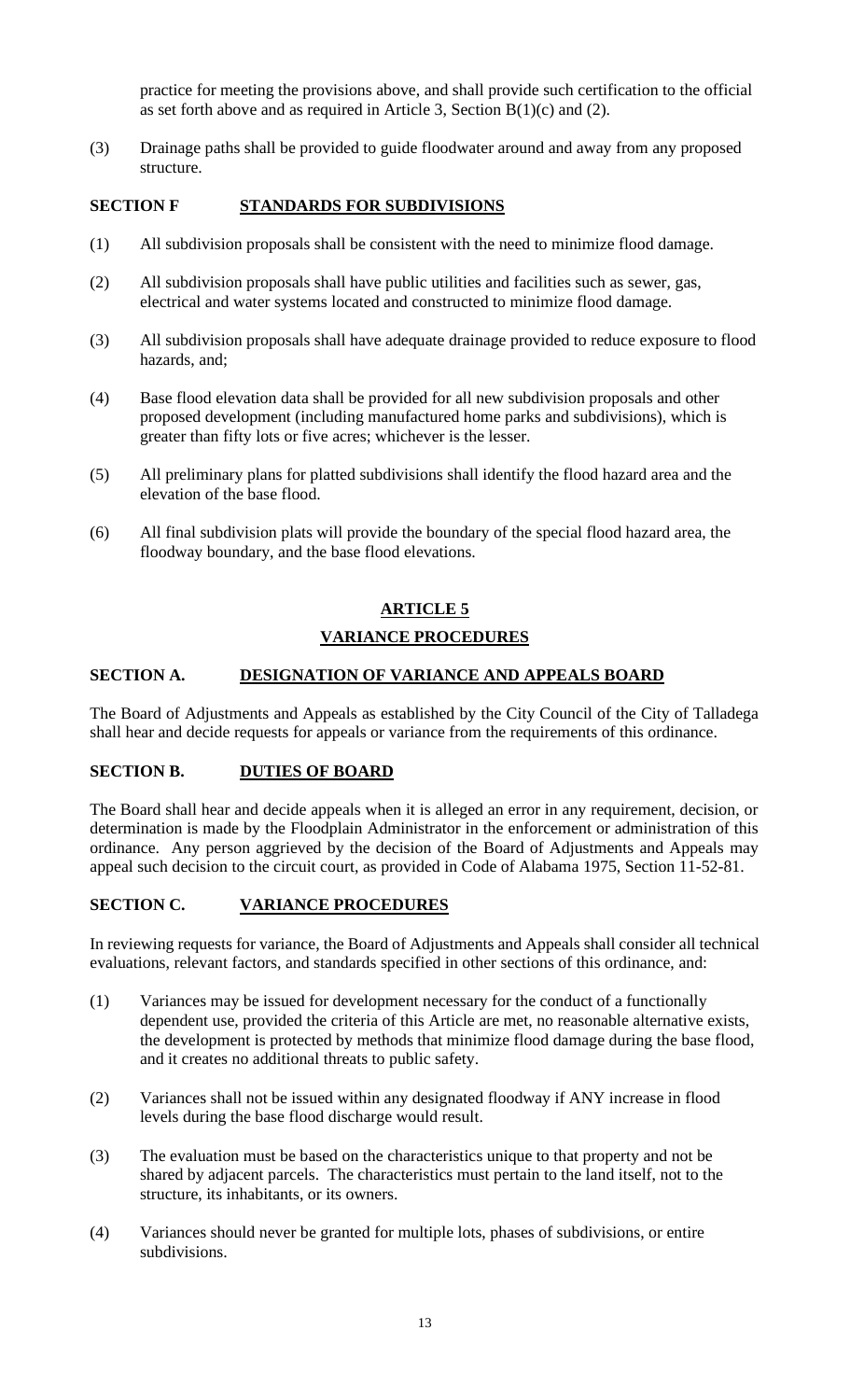- (5) The danger of life and property due to flooding or erosion damage including materials that may be swept onto other lands to the injury of others.
- (6) The susceptibility of the proposed facility and its contents to flood damage and the effect of such damage on the individual owner and the community.
- (7) The safety of access to the property during flood conditions for daily traffic and emergency vehicles.
- (8) The importance of the services provided by the proposed facility to the community.
- (9) The necessity of the facility to be at a waterfront location, where applicable.
- (10) The compatibility of the proposed use with existing and anticipated development based on the community's comprehensive plan for that area.
- (11) The expected heights, velocity, duration, rate of rise, and sediment transport of the floodwaters and the effects of wave action, if applicable, expected at the site.
- (12) The costs associated with providing governmental services to the development during and after flood conditions, including maintenance and repair of public utilities and facilities such as sewer, gas, electrical, and water systems, and community infrastructure such as streets, bridges, and culverts.

Upon consideration of factors listed above, and the purpose of this ordinance, the Board of Adjustments and Appeals may attach such conditions to the granting of variances as it deems necessary to further the purposes of this ordinance.

# **SECTION D. VARIANCES FOR HISTORIC STRUCTURES**

Variances may be issued for the repair or rehabilitation of Historic Structures upon a determination that the proposed repair or rehabilitation will not preclude the structure's continued designation as a Historic Structure and the variance is the minimum to preserve the historic character and design of the structure.

# **SECTION E. CONDITIONS FOR VARIANCES**

The provisions of this Ordinance are minimum standards for flood loss reduction, therefore any deviation from the standards must be weighed carefully. Variances shall only be issued upon a determination that the variance is the minimum necessary, considering the flood hazard, to afford relief.

- (1) In the instance of a Historic Structure, a determination is required that the variance is the minimum necessary so as not to destroy the historic character and design of the building.
- (2) A variance shall be issued  $ONLY$  when there is:
	- (a) A finding of good and sufficient cause;
	- (b) A determination that failure to grant the variance would result in exceptional hardship; and
	- (c) A determination that the granting of a variance will not result in increased flood heights, additional threats to public safety, extraordinary public expense, create nuisance, cause fraud on or victimization of the public, or conflict with existing local laws or ordinances.
- (3) Variances shall not be issued "after the fact."

# **SECTION E. VARIANCE NOTIFICATION AND RECORDS**

Any applicant to whom a variance is granted shall be given written notice over the signature of a community official that:

(1) Specifies the difference between the base flood elevation and the elevation of the proposed lowest floor and stating that the cost of flood insurance will be commensurate with an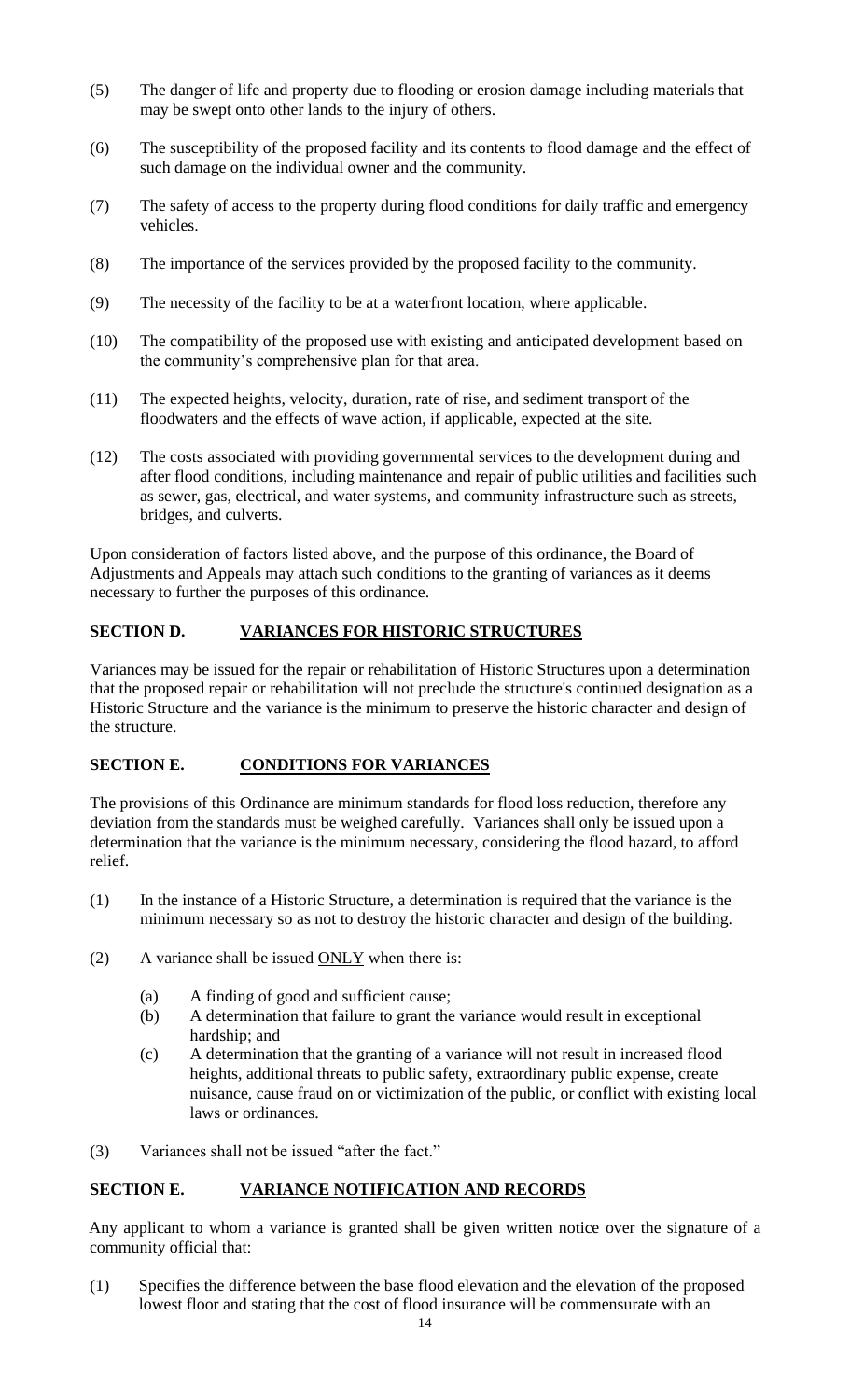increased risk to life and property resulting from the reduced lowest floor elevation. It could result in rate increases in the hundreds and possibly thousands of dollars annually depending on structure and site specific conditions.

- (2) The Floodplain Administrator shall maintain a record of all variance actions and appeal actions, including justification for their issuance. Report any variances to the Federal Emergency Management Agency Region 4 and the Alabama Department of Economic and Community Affairs/Office of Water Resources upon request.
- (3) A copy of the notice shall be recorded by the Floodplain Administrator in the Office of the City Clerk and shall be recorded in a manner so that it appears in the chain of title of the affected parcel of land.

# **ARTICLE 6 DEFINITIONS**

Unless specifically defined below, words or phrases used in this ordinance shall be interpreted so as to give them the meaning they have in common usage and to give this ordinance its most reasonable application.

**A Zone** means the Area of Special Flood Hazard without base flood elevations determined.

**Accessory Structure (also referred to as appurtenant structures)** means a structure which is located on the same parcel of property as a principal structure to be insured and the use of which is incidental to the use of the principal structure. They should constitute a minimal initial investment, may not be used for human habitation, and be designed to have minimal flood damage potential. These structures are used solely for parking (two-car detached garages or smaller) or limited storage (small, low cost storage sheds). They are included under the general definition of structure and are consequently subject to all floodplain management regulations pertaining to structures.

**Addition (to an existing building)** means any improvement that increases the square footage of a structure. These include lateral additions added to the front, side, or rear of a structure, vertical additions added on top of a structure, and enclosures added underneath a structure. NFIP regulations for new construction apply to any addition that is considered a perimeter expansion or enclosure beneath a structure. If it is considered to be a substantial improvement (more than 50% of market value) to a structure, the existing structure will also need to be treated as new construction.

Depending on the flood zone and details of the project, the existing building may not have to be elevated. The determining factors are the common wall and what improvements are made to the existing structure. If the common wall is demolished as part of the project, then the entire structure must be elevated. If only a doorway is knocked through it and only minimal finishing is done, then only the addition has to be elevated.

**AE Zone** means the Area of Special Flood Hazard with base flood elevations determined.

**AH Zone** means an area of one percent chance of shallow flooding where depths are between one to three feet (usually shallow ponding), with base flood elevations shown.

**AO Zone** means an area of one percent chance of shallow flooding where depths are between one to three feet (usually sheet flow on sloping terrain), with depth numbers shown.

**Appeal** means a request for a review of the Board of Adjustments and Appeals' interpretation of any provision of this ordinance.

**AR/AE, AR/AH, AR/AO, and AR/A Zones** means a flood zone that results from the decertification of a previously accredited flood protection system or levee that is in the process of being restored to provide a one percent chance or greater level of flood protection. After restoration is complete, these areas will still experience residual flooding from other flooding sources.

A99 Zone means that part of the special flood hazard area inundated by the one percent annual chance flood to be protected from the one percent chance flood by a Federal flood protection system or levee under construction, no base flood elevations are determined.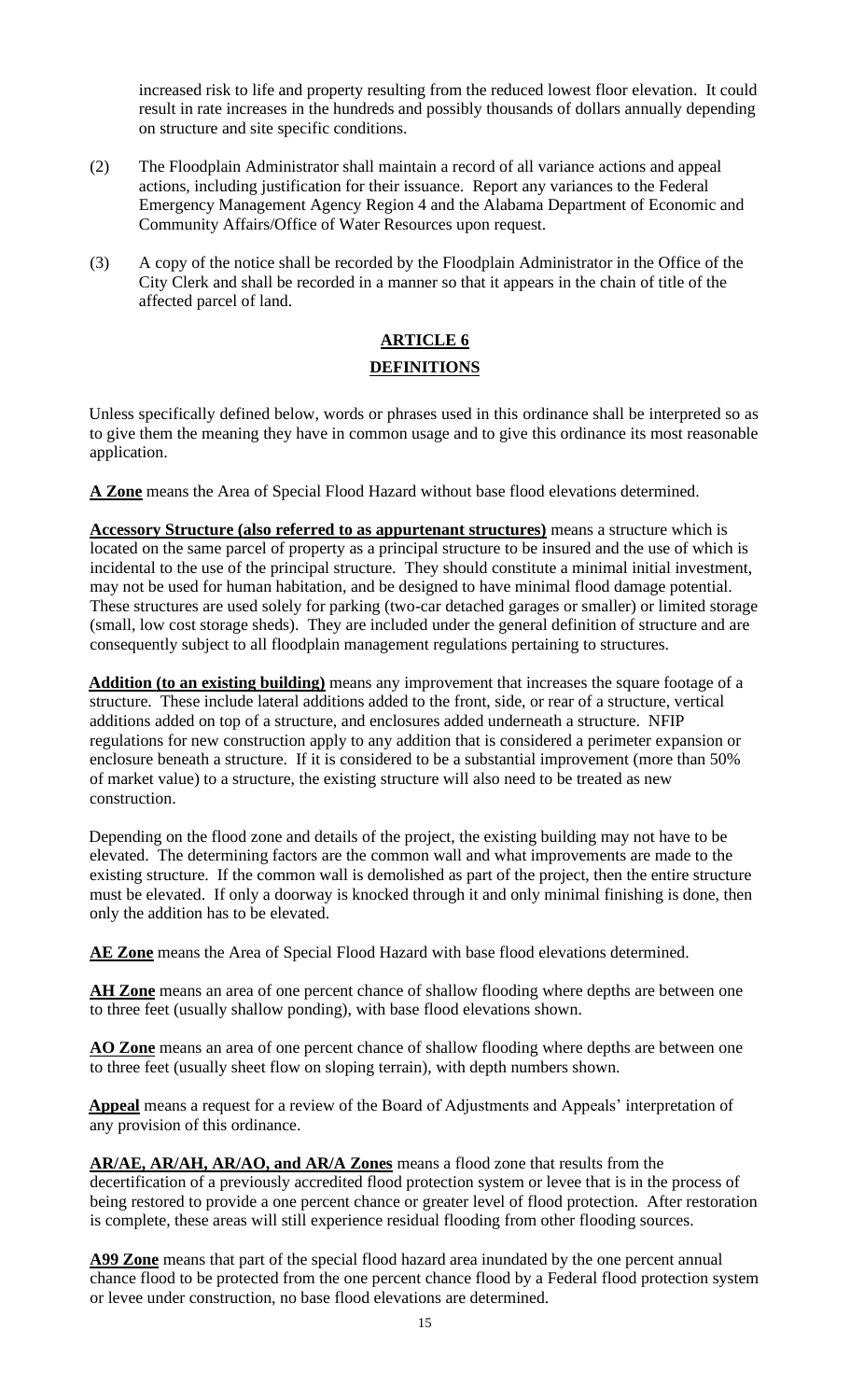**Area of shallow flooding** means a designated AO or AH Zone on a community's Flood Insurance Rate Map (FIRM) with base flood depths from one to three feet, and/or where a clearly defined channel does not exist, where the path of flooding is unpredictable and indeterminate, and where velocity flow may be evident.

**Area of special flood hazard** (also see "Special flood hazard area") means the land in the floodplain within a community subject to a one percent or greater chance of flooding in any given year. In the absence of official designation by the Federal Emergency Management Agency, Areas of Special Flood Hazard shall be those designated by the local community and referenced in Article 2, Section B.

**Base flood** means the flood having a one percent chance of being equaled or exceeded in any given year (also referred to as the "one percent chance flood").

**Base flood elevation** means the computed elevation to which floodwater is anticipated to rise during the base flood. It is also the elevation of surface water resulting from a flood that has a 1% chance of equaling or exceeding that level in any given year. Base Flood Elevations are shown in the FIS and on the Flood Insurance Rate Map (FIRM) for zones AE, AH, A1–A30, AR, AR/A, AR/AE, AR/A1– A30, AR/AH, AR/AO, V1–V30 and VE.

**Basement** means any portion of a building having its floor sub grade (below ground level) on all sides.

**Building** (also see **Structure**) means (1) A structure with 2 or more outside rigid walls and a fully secured roof, that is affixed to a permanent site; or (2) a manufactured home (a "manufactured home," also known as a mobile home, is a structure built on a permanent chassis, transported to its site in 1 or more sections, and affixed to a permanent foundation); or (3) a travel trailer without wheels, built on a chassis and affixed to a permanent foundation, that is regulated under the community's floodplain management and building ordinances or laws.

**Community** means a political entity and/or its authorized agents or representatives that have the authority to adopt and enforce floodplain ordinances for the area under its jurisdiction.

**Community Rating System (CRS)** means a program developed by the Federal Insurance Administration to provide incentives for those communities in the Regular Program that have gone beyond the minimum floodplain management requirements to develop extra measures to provide protection from flooding.

**D Zone** means an area in which the flood hazard is undetermined.

**Dam** means any artificial barrier, including appurtenant works, constructed to impound or divert water, waste water, liquid borne materials, or solids that may flow if saturated. All structures necessary to maintain the water level in an impoundment or to divert a stream from its course will be considered a dam.

**Development** means any man-made change to improved or unimproved real estate, including, but not limited to, buildings or other structures, mining, dredging, filling, grading, paving, excavation, drilling operations, or storage of equipment or materials.

**Dry Floodproofing** means any combination of structural and nonstructural additions, changes, or adjustments to structures, which reduce or eliminate flood damages to real estate or improved real estate property, water, and sanitary facilities, structures, and their contents. Structures shall be floodproofed with a minimum of 12 inches above the base flood elevation (more is recommended). Dry floodproofing of a pre-FIRM residential structure that has not been substantially damaged or improved is allowed. Dry floodproofing of a post-FIRM residential building is not allowed. Nonresidential structures may be dry floodproofed in all flood zones with the exception of the Coastal High Hazard Area or the Coastal AE Zone.

**Elevated building** means a non-basement building which has its lowest elevated floor raised above ground level by foundation walls, pilings, posts, columns, piers, or shear walls.

**Elevation Certificate** means a FEMA form used as a certified statement that verifies a building's elevation information.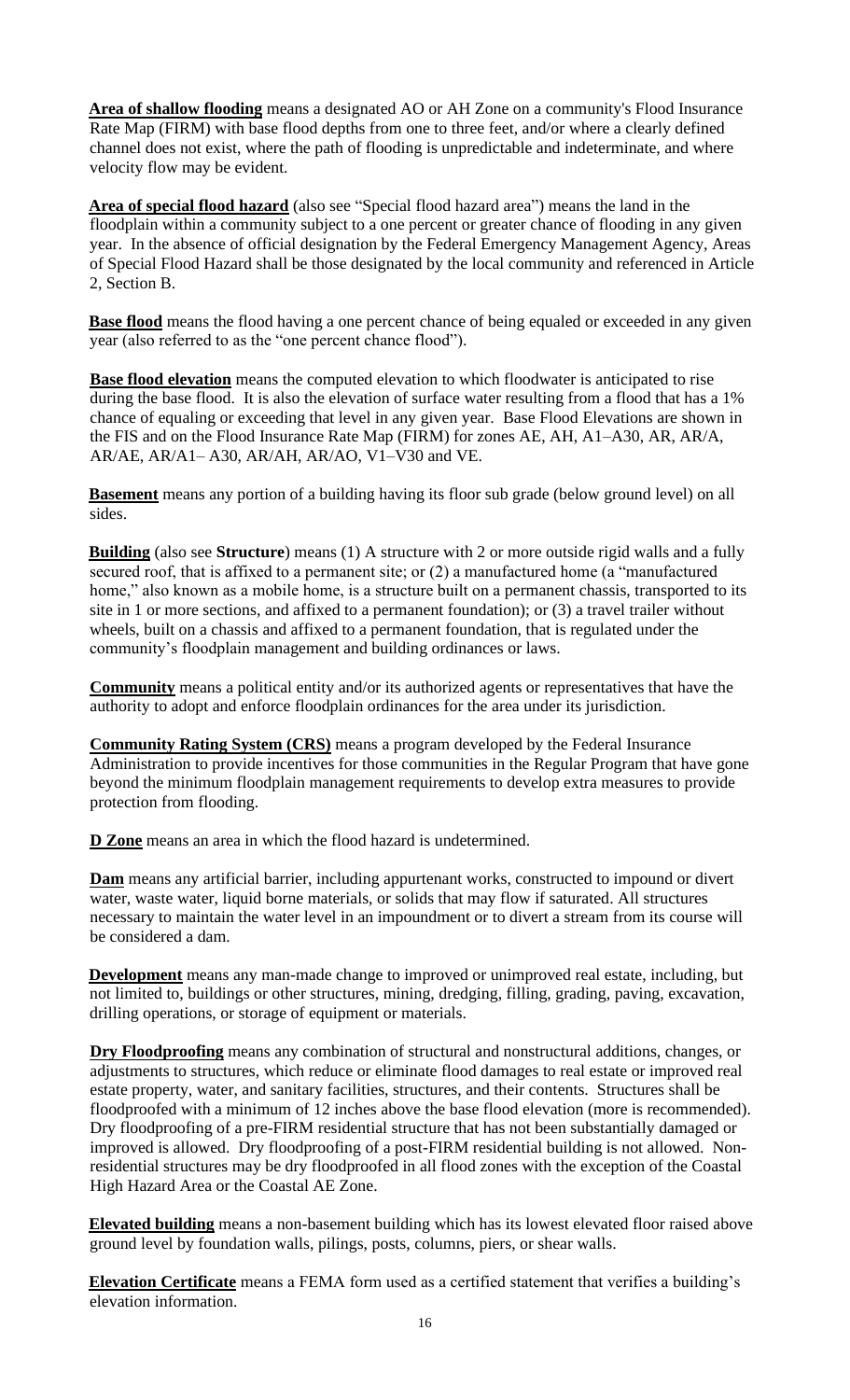**Encroachment** means the advance or infringement of uses, plant growth, fill, excavation, buildings, structures or development into a floodplain, which may impede or alter the flow capacity of a floodplain.

**Existing Construction** means any structure for which the "start of construction" commenced before March 24, 1987.

**Existing manufactured home park or subdivision** means a manufactured home park or subdivision for which the construction of facilities for servicing the lots on which the manufactured homes are to be affixed (including at a minimum the installation of utilities, the construction of streets, and final site grading or the pouring of concrete pads) is completed before March 24, 1987.

**Expansion to an existing manufactured home park or subdivision** means the preparation of additional sites by the construction of facilities for servicing the lots on which the manufactured homes are to be affixed, including the installation of utilities, the construction of streets, and either final site grading or the pouring of concrete pads.

**Flood or flooding** means a general and temporary condition of partial or complete inundation of normally dry land areas from:

- a. The overflow of inland or tidal waters; or
- b. The unusual and rapid accumulation or runoff of surface waters from any source.
- c. Mudslides which are proximately caused by flooding as described in part "b." of this definition and are akin to a river of liquid and flowing mud on the surfaces of normally dry land areas, as when earth is carried by a current of water and deposited along the path of the current.
- d. The collapse or subsidence of land along the shore of a lake or other body of water as a result of erosion or undermining caused by waves or currents of water exceeding anticipated cyclical levels or suddenly caused by an unusually highwater level in a natural body of water, accompanied by a severe storm, or by an unanticipated force of nature, such as flash flood or an abnormal tidal surge, or by some similarly unusual and unforeseeable event which results in flooding as defined in part "a." of this definition.

**Flood Hazard Boundary Map (FHBM)** means an official map of a community, issued by the Federal Insurance Administration, where the boundaries of areas of special flood hazard have been designated as Zone A.

**Flood Insurance Rate Map (FIRM)** means an official map of a community, on which the Federal Emergency Management Agency has delineated the areas of special flood hazard and/or risk premium zones applicable to the community.

**Flood Insurance Study**/ **Flood Elevation Study** means an examination, evaluation and determination of flood hazards and, if appropriate, corresponding water surface elevations, or an examination, evaluation and determination of mudslide and/or flood-related erosion hazards.

**Floodplain** means any land area susceptible to being inundated by water from any source.

**Floodplain management** means the operation of an overall program of corrective and preventive measures for reducing flood damage and preserving and enhancing, where possible, natural resources in the floodplain, including but not limited to emergency preparedness plans, flood control works, floodplain management regulations, and open space plans.

**Floodplain management regulations** means this ordinance and other zoning ordinances, subdivision regulations, building codes, health regulations, special purpose ordinances, and other applications of police power which control development in flood-prone areas. This term describes federal, state, or local regulations in any combination thereof, which provide standards for preventing and reducing flood loss and damage.

**Floodproofing** means any combination of structural and nonstructural additions, changes or adjustments to structures, which reduce or eliminate risk of flood damage to real estate or improved real property, water and sanitation facilities or structures with their contents.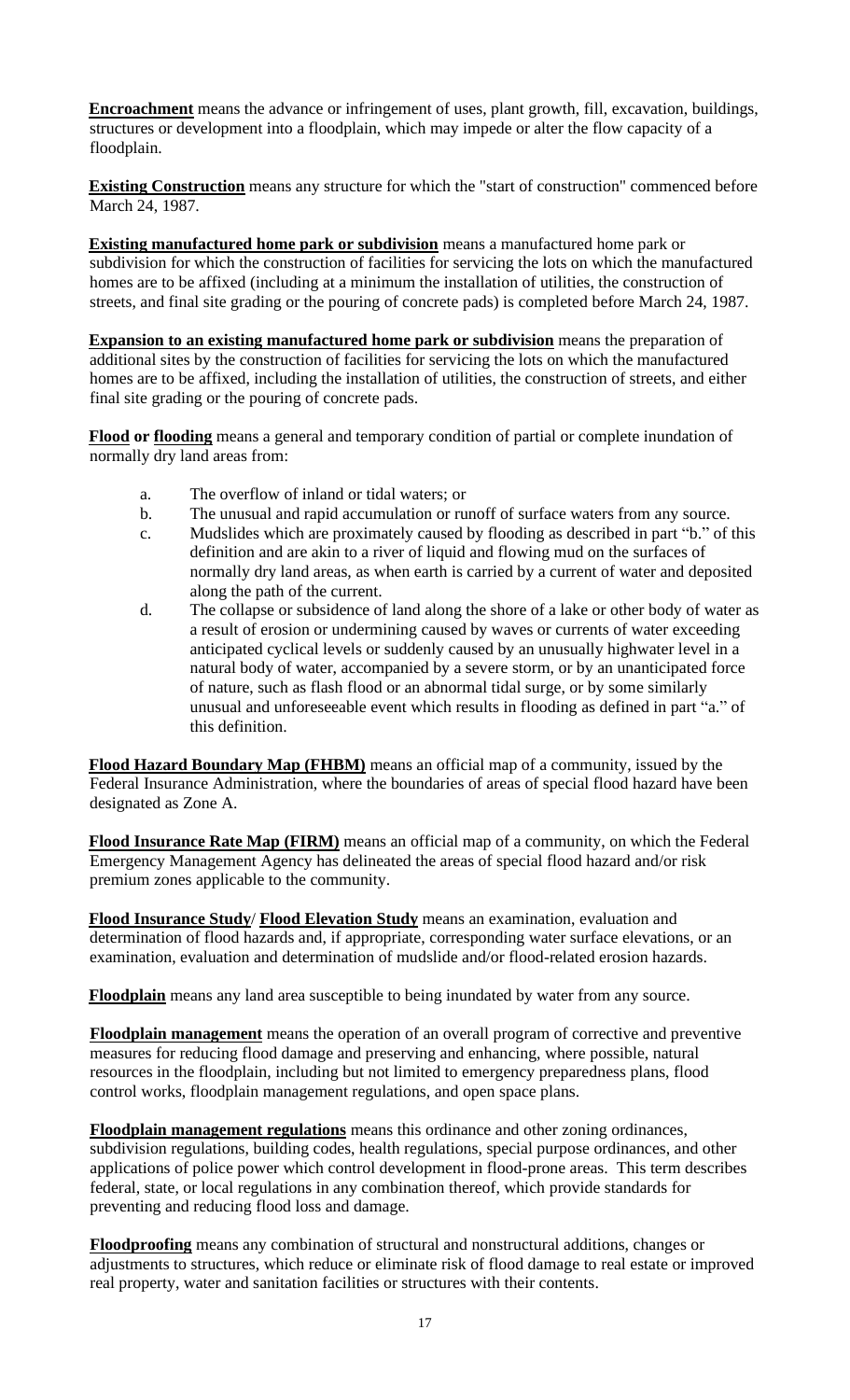**Floodway (Regulatory Floodway)** means the channel of a river or other watercourse and the adjacent land areas that must be reserved in order to discharge the base flood without cumulatively increasing the water surface elevation more than a designated height.

**Floodway fringe** means that area of the special flood hazard area on either side of the regulatory floodway.

**Flood Protection Elevation** means the base flood elevation plus the community freeboard. In areas where no base flood elevations exist from any authoritative source, the flood protection elevation can be historical flood elevations or base flood elevations determined and/or approved by the floodplain administrator plus freeboard.

**Freeboard** means a factor of safety usually expressed in feet above the Base Flood Elevation (BFE) for purposes of floodplain management which tends to compensate for the many unknown factors that could contribute to flood heights greater than the height calculated for a selected size flood and floodway conditions, such as wave action, bridge openings, and the hydrological effect of urbanization of the watershed. Used to determine the level for a building's lowest floor elevation or level of floodproofing required to be in compliance with the community's floodplain management regulations.

**Functionally dependent facility** means a facility which cannot be used for its intended purpose unless it is located or carried out in close proximity to water. The term includes only docking facilities, port facility that are necessary for the loading and unloading of cargo or passengers, and shipbuilding, and ship repair facilities. The term does not include long-term storage or related manufacturing facilities.

**Hardship** (as related to variances of this ordinance) means the exceptional difficulty that would result from a failure to grant the requested variance. The City Council requires that the variance is exceptional, unusual, and peculiar to the property involved. Mere economic or financial hardship alone is NOT exceptional. Inconvenience, aesthetic considerations, physical handicaps, personal preferences, or the disapproval of one's neighbors likewise cannot, as a rule, qualify as an exceptional hardship. All of these problems can be resolved through other means without granting a variance, even if the alternative is more expensive, or requires the property owner to build elsewhere or put the parcel to a different use than originally intended.

**Highest adjacent grade** means the highest natural elevation of the ground surface, prior to construction, next to the proposed walls of a structure.

**Historic Structure** means any structure that is;

- a. Listed individually in the National Register of Historic Places (a listing maintained by the U.S. Department of Interior) or preliminarily determined by the Secretary of the Interior as meeting the requirements for individual listing on the National Register:
- b. Certified or preliminarily determined by the Secretary of the Interior as contributing to the historical significance of a registered historic district or a district preliminarily determined by the Secretary to qualify as a registered historic district:
- c. Individually listed on a state inventory of historic places and determined as eligible by states with historic preservation programs which have been approved by the Secretary of the Interior; or
- d. Individually listed on a local inventory of historic places and determined as eligible by communities with historic preservation programs that have been certified either:
	- 1. By an approved state program as determined by the Secretary of the Interior, or
	- 2. Directly by the Secretary of the Interior in states without approved programs.

Letter of Map Change (LOMC) is an official FEMA determination, by letter, to amend or revise effective Flood Insurance Rate Maps, Flood Boundary and Floodway Maps, and Flood Insurance Studies. LOMC's are broken down into the following categories:

# Letter of Map Amendment (LOMA)

An amendment based on technical data showing that a property was incorrectly included in a designated SFHA, was not elevated by fill (only by a natural grade elevation), and will not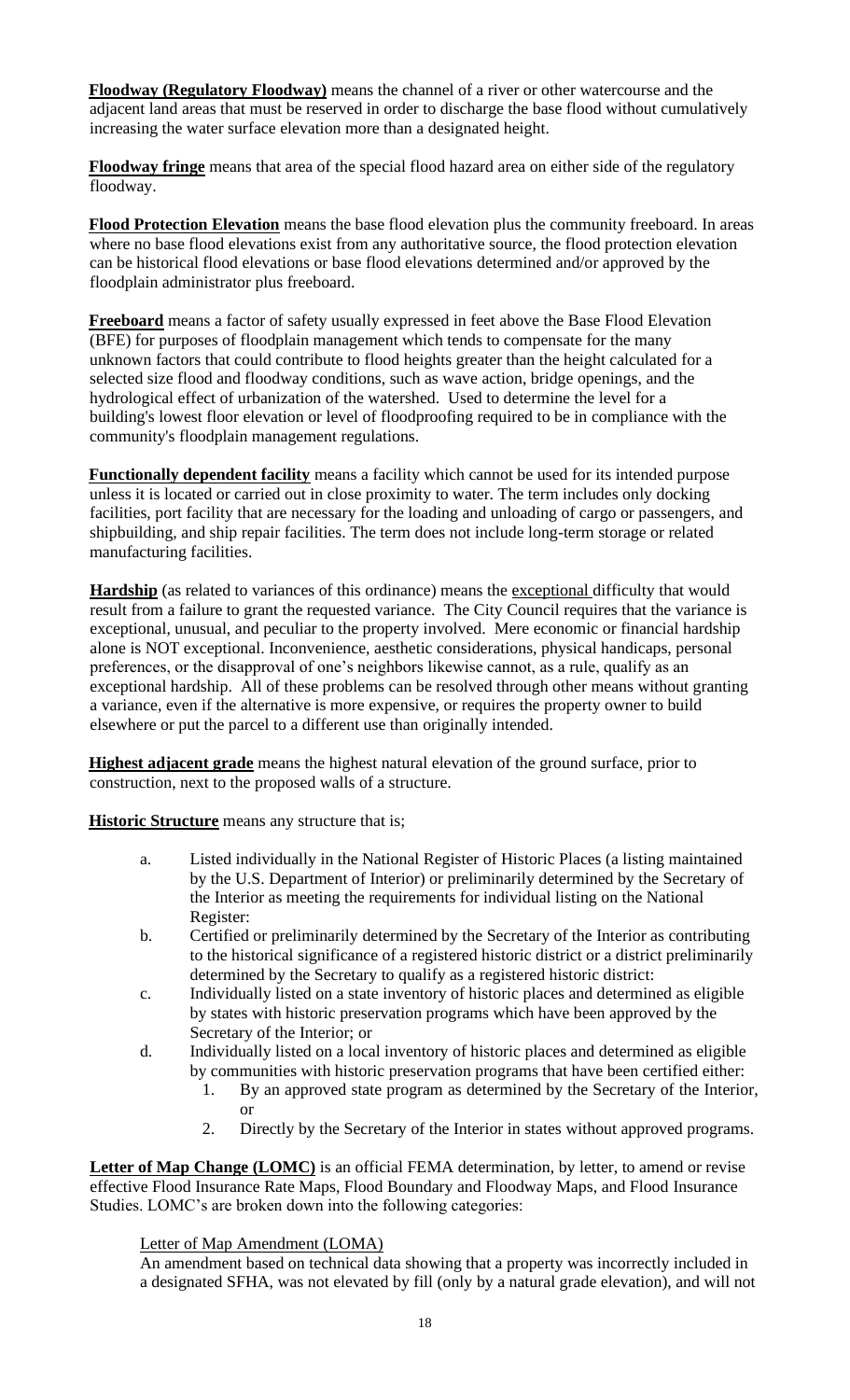be inundated by the one percent chance flood. A LOMA amends the current effective FIRM and establishes that a specific property is not located in a SFHA.

### Letter of Map Revision (LOMR)

A revision based on technical data that, usually due to manmade changes, shows changes to flood zones, flood elevations, floodplain and floodway delineations, and planimetric features. One common type of LOMR, a LOMR-F, is a determination concerning whether a structure or parcel has been elevated by fill above the BFE and is, therefore, excluded from the SFHA.

### Conditional Letter of Map Revision (CLOMR)

A formal review and comment by FEMA as to whether a proposed project complies with the minimum NFIP floodplain management criteria. A CLOMR does not revise effective Flood Insurance Rate Maps, Flood Boundary and Floodway Maps, or Flood Insurance Studies.

**Levee** means a man-made structure, usually an earthen embankment, designed and constructed in accordance with sound engineering practices to contain, control, or divert the flow of water so as to provide protection from temporary flooding.

**Levee System** means a flood protection system which consists of a levee, or levees, and associated structures, such as closure and drainage devices, which are constructed and operated in accordance with sound engineering practices.

**Lowest adjacent grade** means the point of the ground level immediately next to a building. This may be the sidewalk, patio, deck support, or basement entryway immediately next to the structure after the completion of construction. It does not include earth that is placed for aesthetic or landscape reasons around a foundation wall. It does include natural ground or properly compacted fill that comprises a component of a building's foundation system.

**Lowest floor** means the lowest floor of the lowest enclosed area (including basement). An unfinished or flood resistant enclosure, used solely for parking of vehicles, building access, or storage, in an area other than a basement, is not considered a building's lowest floor, provided that such enclosure is not built so as to render the structure in violation of other provisions of this code.

**Manufactured home** means a building, transportable in one or more section, built on a permanent chassis and designed to be used with or without a permanent foundation when connected to the required utilities. The term also includes park trailers, travel trailers, and similar transportable structures placed on a site for 180 consecutive days or longer and intended to be improved property.

**Manufactured home park or subdivision** means a parcel (or contiguous parcels) of land divided into two or more manufactured home lots for rent or sale.

**Market value** means the property value (as agreed between a willing buyer and seller), excluding the value of land as established by what the local real estate market will bear. Market value can be established by independent certified appraisal; replacement cost depreciated by age of building (Actual Cash Value); or adjusted assessed values.

**Mean Sea Level** means the average height of the sea for all stages of the tide. It is used as a reference for the base flood elevations shown on a community's Flood Insurance Rate Map (FIRM). For purposes of this ordinance, the term is synonymous with National Geodetic Vertical Datum (NGVD) of 1929, North American Vertical Datum (NAVD) of 1988, or other datum.

**National Flood Insurance Program (NFIP)** means the federal program that makes flood insurance available to owners of property in participating communities nationwide through the cooperative efforts of the Federal Government and the private insurance industry.

**National Geodetic Vertical Datum (NGVD)** means as corrected in 1929 is a vertical control used as a reference for establishing varying elevations within the floodplain.

**New construction** means ANY structure (see definition) for which the "start of construction" commenced after March 24, 1987 and includes any subsequent improvements (including additions) to such structures.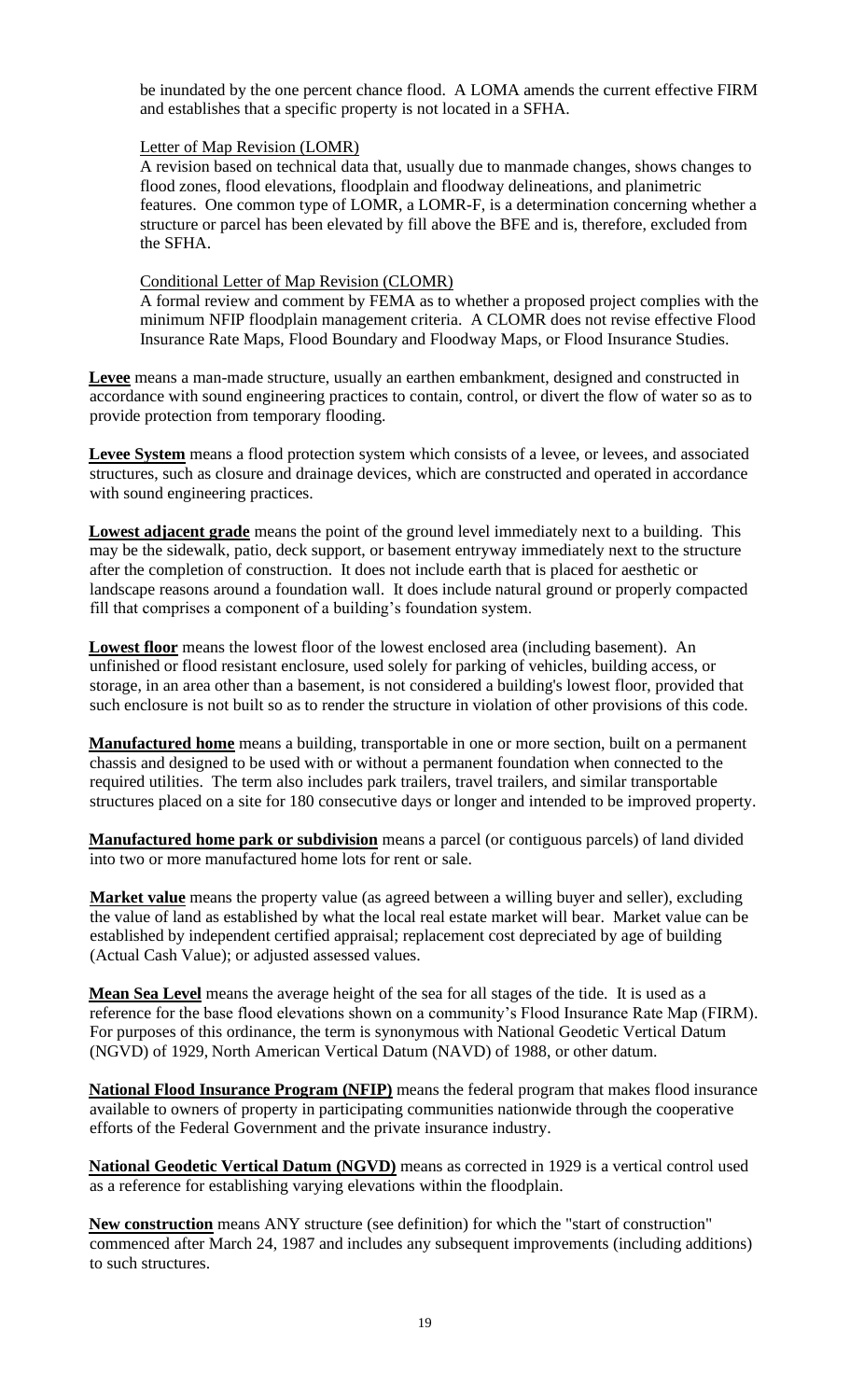**New manufactured home park or subdivision** means a manufactured home park or subdivision for which the construction of facilities for servicing the lots on which the manufactured homes are to be affixed (including at a minimum, the installation of utilities, the construction of streets, and either final site grading or the pouring of concrete pads) is completed on or after March 24, 1987.

**Non-Residential** means, but is not limited to; small business concerns, churches, schools, farm buildings (including grain bins and silos), pool houses, clubhouses, recreational buildings, mercantile structures, agricultural and industrial structures, warehouses, and hotels and motels with normal room rentals for less than 6 months duration.

**North American Vertical Datum (NAVD) of 1988** means a vertical control, corrected in 1988, used as a reference for establishing varying elevations within the floodplain.

**Obstruction** means, but is not limited to, any dam, wall, wharf, embankment, levee, dike, pile, abutment, protection, excavation, channel construction, bridge, culvert, building, wire, fence, rock, gravel, refuse, fill, structure, vegetation or other material in, along, across or projecting into any watercourse which may alter, impede, retard or change the direction and/or velocity of the flow of water, or due to its location, its propensity to snare or collect debris carried by the flow of water, or its likelihood of being carried downstream.

**One Percent Flood** (aka 100-Year Flood) is the flood that has a one percent chance of being equaled or exceeded in any given year. Any flood zone that begins with the letter A or V is subject to inundation by the one percent chance flood. Over the life of a 30-year loan, there is a 26-percent chance of experiencing such a flood within the SFHA.

**Participating Community** is any community that voluntarily elects to participate in the NFIP by adopting and enforcing floodplain management regulations that are consistent with the standards of the NFIP.

**Post-FIRM Construction** means new construction and substantial improvements for which start of construction occurred after December 31, 1974, or on or after the effective date of the initial FIRM of the community, whichever is later.

**Pre-FIRM Construction** means new construction and substantial improvements for which start of construction occurred on or before December 31, 1974, or before the effective date of the initial FIRM of the community, whichever is later.

**Probation** means an action taken by FEMA to formally notify participating communities of the first of the two NFIP sanctions due to their failure to correct violations and deficiencies in the administration and enforcement of the local floodplain management regulations.

**Public safety and nuisance** means anything which is injurious to the safety or health of an entire community or neighborhood, or any considerable number of persons, or unlawfully obstructs the free passage or use, in the customary manner, of any navigable lake, or river, bay, stream, canal, or basin.

**Recreational vehicle** means a vehicle which is:

- a. Licensed and titled as a recreational vehicle or park model;
- b. Built on a single chassis;
- c. 400 square feet or less when measured at the largest horizontal projection;
- d. Has no attached deck, porch, or shed;
- e. Has quick-disconnect sewage, water, and electrical connectors;
- f. Designed to be self-propelled or permanently towable by a light duty truck; and
- g. Designed primarily not for use as a permanent dwelling but as temporary living quarters for recreational, camping, travel, or seasonal use.

**Regular Program** means the second phase of the community's participation in the NFIP in which second layer coverage is available based upon risk premium rates only after FEMA has completed a flood risk study for the community.

# **Regulatory floodway** see **Floodway**.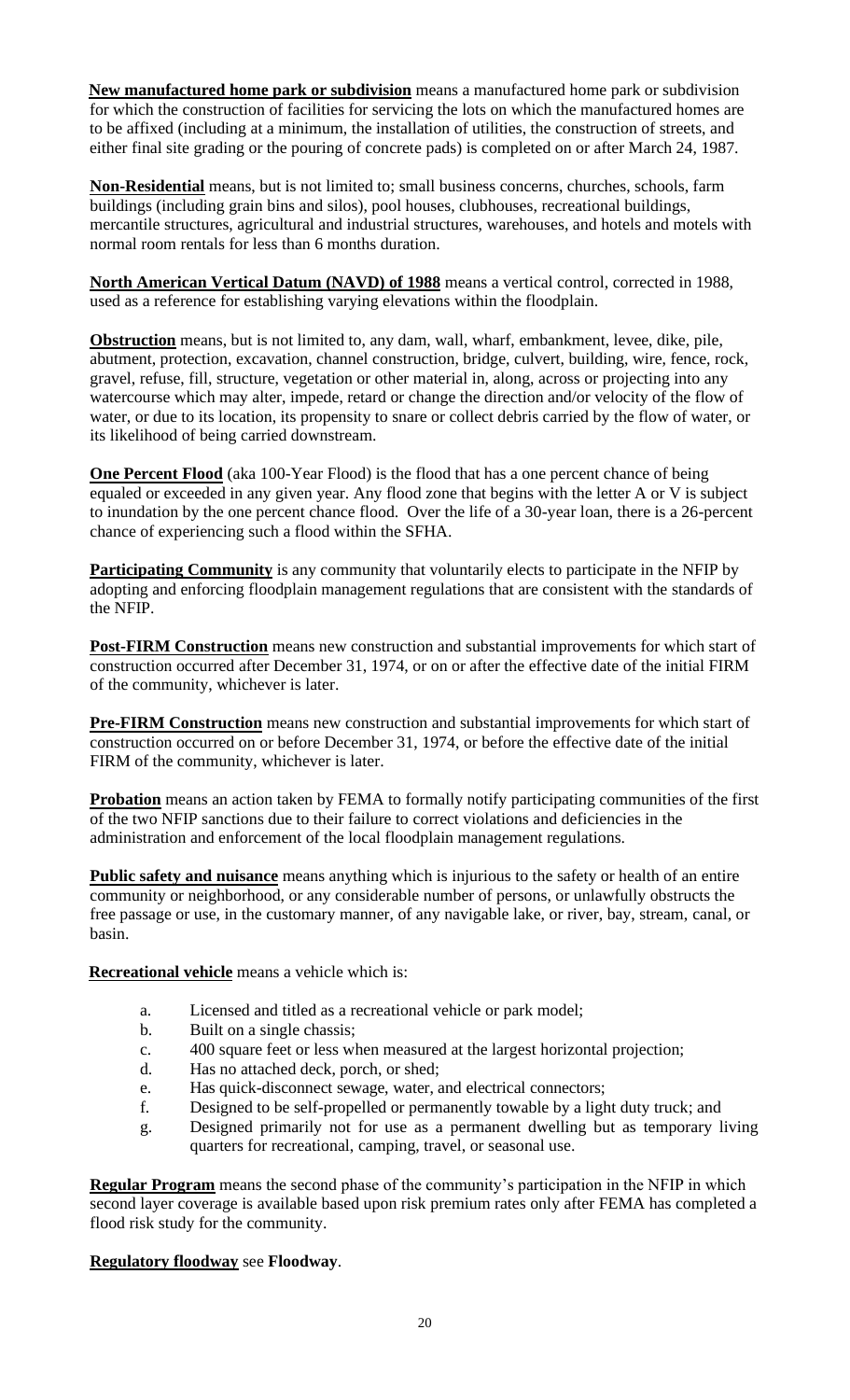**Remedy a violation** means to bring the structure or other development into compliance with State or local floodplain management regulations, or, if this is not possible, to reduce the impacts of its noncompliance. Ways that impacts may be reduced include protecting the structure or other affected development from flood damages, implementing the enforcement provisions of the ordinance or otherwise deterring future similar violations, or reducing Federal financial exposure with regard to the structure or other development.

**Repetitive Loss** means flood-related damages sustained by a structure on two separate occasions during a 10-year period for which the cost of repairs at the time of each such flood event, on the average, equals or exceeds 25 percent of the market value of the structure before the damages occurred.

**Repetitive Loss Property** means any insurable structure for which two or more claims of more than \$1,000 were paid by the National Flood Insurance Program (NFIP) within any rolling 10-year period, since 1978. At least two of the claims must be more than ten days apart but, within ten years of each other. A repetitive loss property may or may not be currently insured by the NFIP.

**Section 1316** means no new flood insurance policy or federal disaster assistance shall be provided for any property which the Administrator finds has been declared by a duly constituted State or local zoning authority or other authorized public body, to be in violation of State or local laws, regulations or ordinances which are intended to discourage or otherwise restrict land development or occupancy in flood prone areas. If the structure is made compliant with the applicable community's floodplain management ordinance, then the Section 1316 declaration can be rescinded by the community and flood insurance and disaster assistance eligibility restored.

**Severe Repetitive Loss Structure** means any insured property that has met at least one of the following paid flood loss criteria since 1978, regardless of ownership:

- a. Four or more separate claim payments of more than \$5,000 each (including building and contents payments); or
- b. Two or more separate claim payments (building payments only) where the total of the payments exceeds the current market value of the property.

In either case, two of the claim payments must have occurred within ten years of each other. Multiple losses at the same location within ten days of each other are counted as one loss, with the payment amounts added together.

**Special flood hazard area (SFHA)** means that portion of the floodplain subject to inundation by the base flood and/or flood-related erosion hazards as shown on a FHBM or FIRM as Zones A, AE, AH, AO, AR, AR/AE, AR/AO, AR/AH, AR/A, A99, or VE.

**Start of construction** (for other than new construction or substantial improvements under the Coastal Barrier Resources Act (Pub. L. 97-348)) means the date the development or building permit was issued (includes substantial improvement), provided the actual start of construction, repair, reconstruction, or improvement was within 180 days of the permit date. The actual start means the first placement of permanent construction of the structure (including a manufactured home) on a site, such as the pouring of slabs or footings, installation of piles, construction of columns, or any work beyond the stage of excavation, and includes the placement of a manufactured home on a foundation.

"Permanent construction" does not include initial land preparation, such as clearing, grading and filling; nor does it include the installation of streets and/or walkways; nor does it include excavation for a basement, footings, piers or foundations or the erection of temporary forms; nor does it include the installation on the property of buildings appurtenant to the permitted structure, such as garages or sheds not occupied as dwelling units or part of the main structure. (*NOTE: accessory structures are NOT exempt from any ordinance requirements*). For a substantial improvement, the actual start of construction means the first alteration of any wall, ceiling, floor, or other structural part of a building, whether or not that alteration affects the external dimensions of the building.

**Structure** means a walled and roofed building, including a liquid or gas storage tank, that is principally above ground, as well as a manufactured home.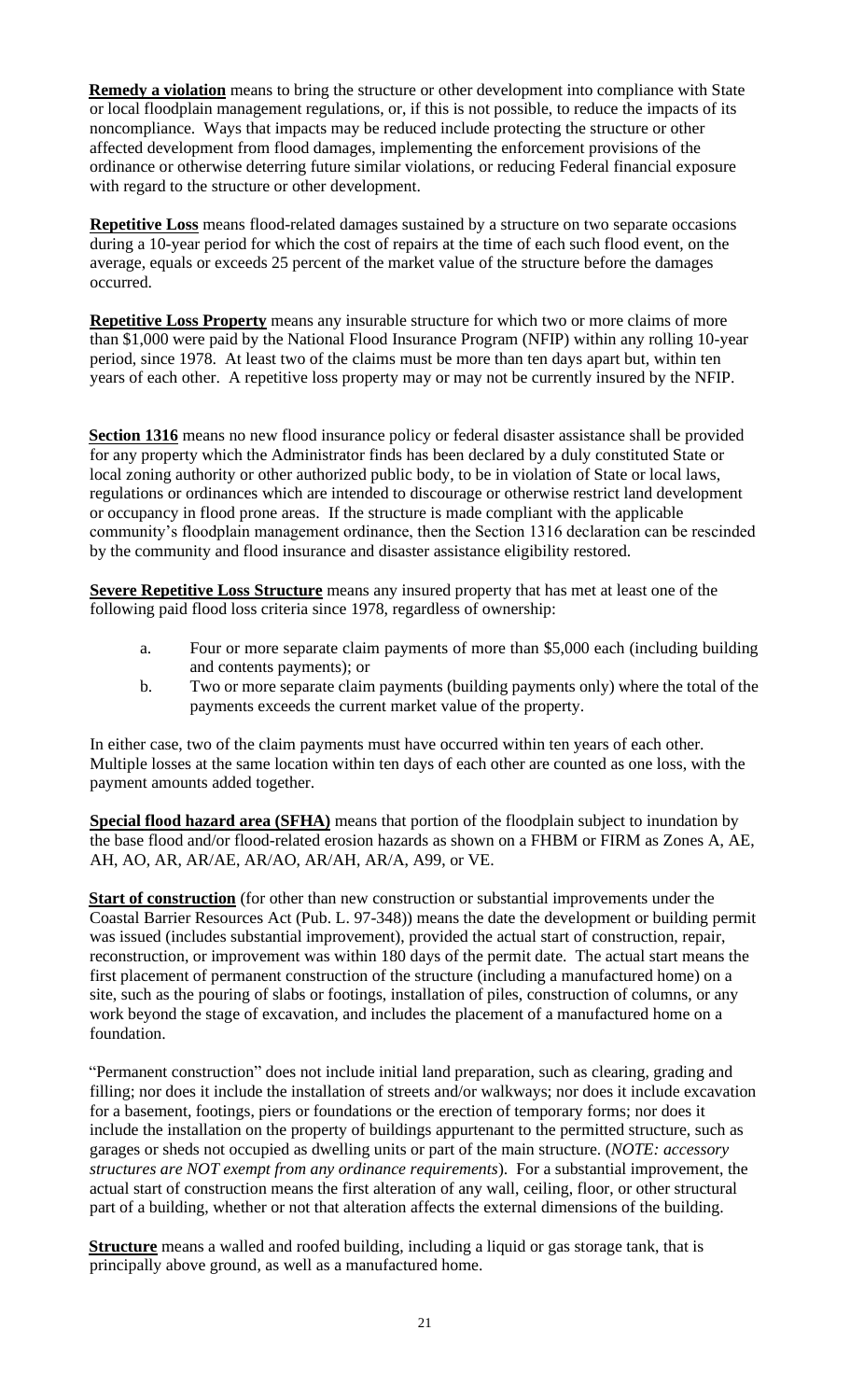**Substantial damage** means damage of any origin sustained by a structure whereby the cost of restoring the structure to it before damaged condition would equal or exceed 50 percent of the market value of the structure before the damage occurred. Substantial damage also means flood related damages sustained by a structure on two separate occasions during a 10-year period for which the cost of repairs at the time of each such flood event, on the average, equals or exceeds 25 percent of the market value of the structure before the damages occurred.

**Substantial improvement** means any reconstruction, rehabilitation, addition, or other improvement of a structure, the cost of which equals or exceeds 50 percent of the market value of the structure before the "start of construction" of the improvement. This term includes structures which have incurred "repetitive loss" or "substantial damage", regardless of the actual repair work performed. The market value of the building should be (1) the appraised value of the structure prior to the start of the initial repair or improvement, or (2) in the case of damage, the value of the structure prior to the damage occurring.

For the purposes of this definition, "substantial improvement" is considered to occur when the first alteration of any wall, ceiling, floor, or other structural part of the building commences, whether or not that alteration affects the external dimensions of the building. The term does not, however, include either:

- a. Any project for improvement of a structure to correct existing violations of state or local health, sanitary, or safety code specifications which have been identified by the local code enforcement official and which are the minimum necessary to assure safe living conditions.
- b. Any alteration of a "historic structure", provided that the alteration will not preclude the structure's continued designation as a "historic structure".

**Substantially improved existing manufactured home parks or subdivisions** is where the repair, reconstruction, rehabilitation or improvement of the streets, utilities and pads equals or exceeds 50 percent of the value of the streets, utilities and pads before the repair, reconstruction or improvement commenced.

**Suspension** means the removal, with or without probation, of a participating community from the NFIP because the community failed to adopt and enforce the compliant floodplain management regulations required for participation in the NFIP.

**Variance** means a grant of relief from the requirements of this ordinance which permits construction in a manner otherwise prohibited by this ordinance.

**Violation** means the failure of a structure or other development to be fully compliant with the community's floodplain management regulations. A structure or other development without the elevation certificate, other certifications, or other evidence of compliance required in the Code of Federal Regulations (CFR) §44, Sec. 60.3(b)(5), (c)(4), (c)(10), (d)(3), (e)(2), (e)(4), or (e)(5) and corresponding parts of this ordinance is presumed to be in violation until such time as that documentation is provided.

**Watercourse** means any flowing body of water including a river, creek, stream, or a branch.

**Water surface elevation** means the height, in relation to the National Geodetic Vertical Datum (NGVD) of 1929, the North American Vertical Datum (NAVD) of 1988, (or other datum, where specified) of floods of various magnitudes and frequencies in the floodplains of coastal or riverine areas.

**Wet floodproofing** means a method of construction which allows water to enter a structure in such a way that will minimize damage to the structure and its contents. Wet floodproofing is appropriate for functionally dependent use and uses that facilitate open space use by variance only, structures utilized for parking or limited storage, or when all other techniques are not technically feasible. Wet floodproofing shall not be utilized as a method to satisfy the requirements of this ordinance for bringing substantially damaged or improved structures into compliance. Wet floodproofing is not allowed in lieu of complying with the lowest floor elevation requirements for new residential buildings.

**X Zones (shaded)** are areas of 0.2 percent chance flood that are outside of the SFHA subject to the one percent chance flood with average depths of less than one foot, or with contributing drainage area less than one square mile, and areas protected by certified levees from the base flood.